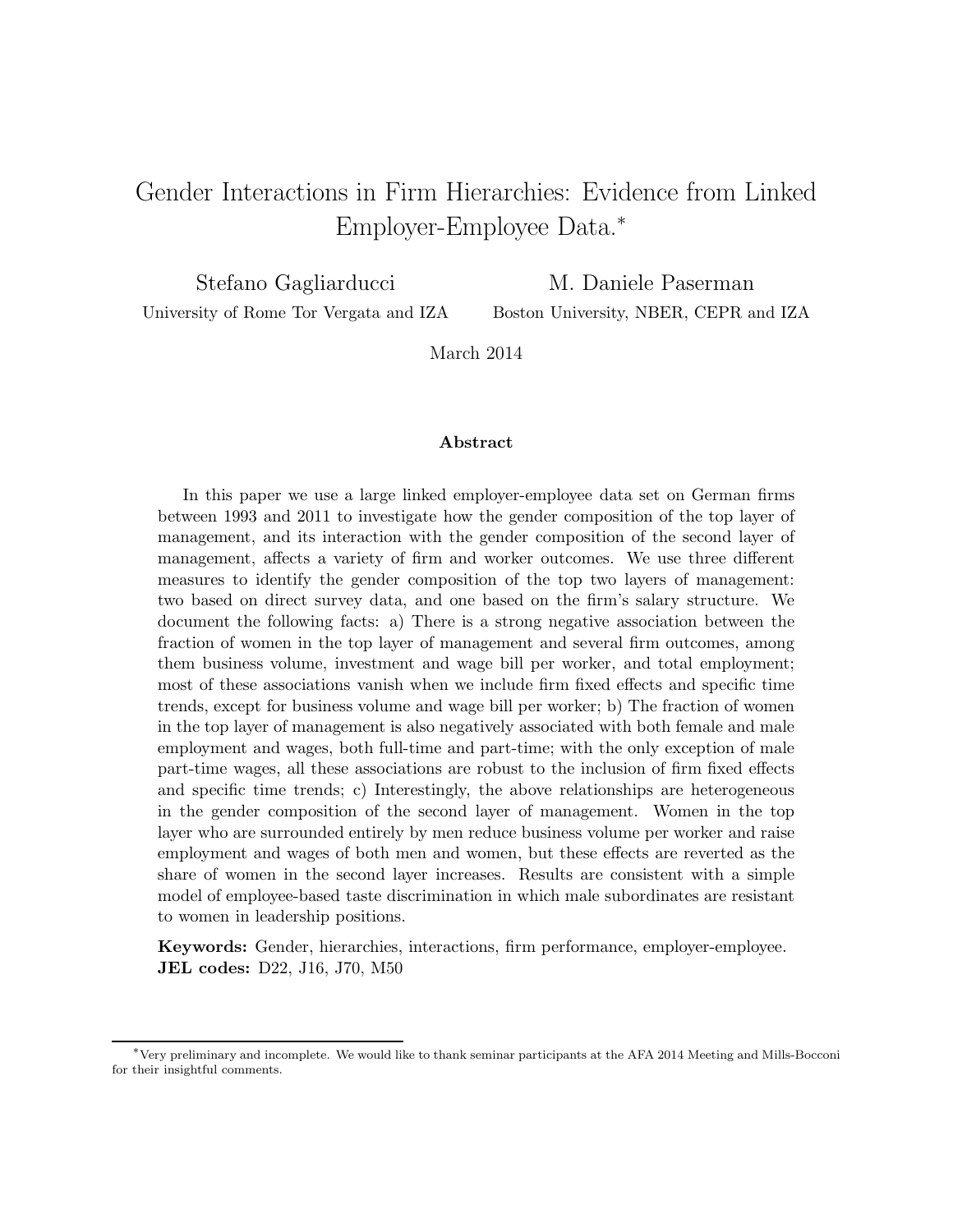# 1 Introduction

Despite large increases in female labor force participation rates over the past five decades, women are still substantially underrepresented in top leadership positions in the corporate world. Nevertheless, the numbers have been steadily increasing: the share of women among top corporate officers of Fortune 500 companies has risen from 8.7% in 1995, to 15.7% in 2008.<sup>1</sup> It is reasonable to expect that this trend will continue in the foreseeable future, as the gender gap in educational attainment (favoring women) continues to grow (Goldin et al., 2006), and the share of women attending and graduating from business schools now approaches  $50\%$ <sup>2</sup>.

It is natural to ask what effect the increasing representation of women at the top can have on firm outcomes. A growing literature, following Bertrand and Schoar (2003) has shown that individual manager characteristics matter for firm performance. While most of the literature has focused on management style or risk aversion, only a limited number of studies in the economics literature have looked explicitly at the effect of gender on firm's outcomes. Women advocacy groups often make the claim that a more diverse leadership can achieve better performance for the firm by leveraging to the full extent the available talent pool.<sup>3</sup> One important dimension in which the gender of the leadership may affect outcomes is in wage policies. If the gender gap in wages is at least in part due to discriminatory behavior by (mostly male) executives, one would expect that a higher representation of women in the top echelons of management would lead to a narrowing of the gender pay gap, and more opportunities for advancement of women inside the firm hierarchy.

It is possible, though, that a higher representation of women in the top layer of management, per se, is not sufficient to meaningfully affect firm outcomes. The top executives do not act in isolation, and necessitate the support and cooperation of their immediate subordinates to effectively implement their desired policies. Therefore, group dynamics within and between the top layers of management may play an important role. Specifically, women at the top of an organization may only be able to implement their preferred policies if they are surrounded by a sufficient number of other women among their peers and immediate

 $1$ Source: <http://www.catalyst.org/knowledge/women-corporate-officers-fortune-500>. The Census of Corporate Officers and Top Earners of Fortune 500 Companies has been conducted annually since 1996 by Catalyst, a non-profit organization with a mission to expand the opportunities of women and business.

<sup>2</sup>NCES, Digest of Education Statistics, 2012. See also Bertrand et al., 2010.

<sup>&</sup>lt;sup>3</sup>For example, in her best-selling book *Lean In*, Sheryl Sandberg writes that "...The laws of economics and many studies of diversity tell us that if we tapped the entire pool of human resources and talent, our collective performance would improve."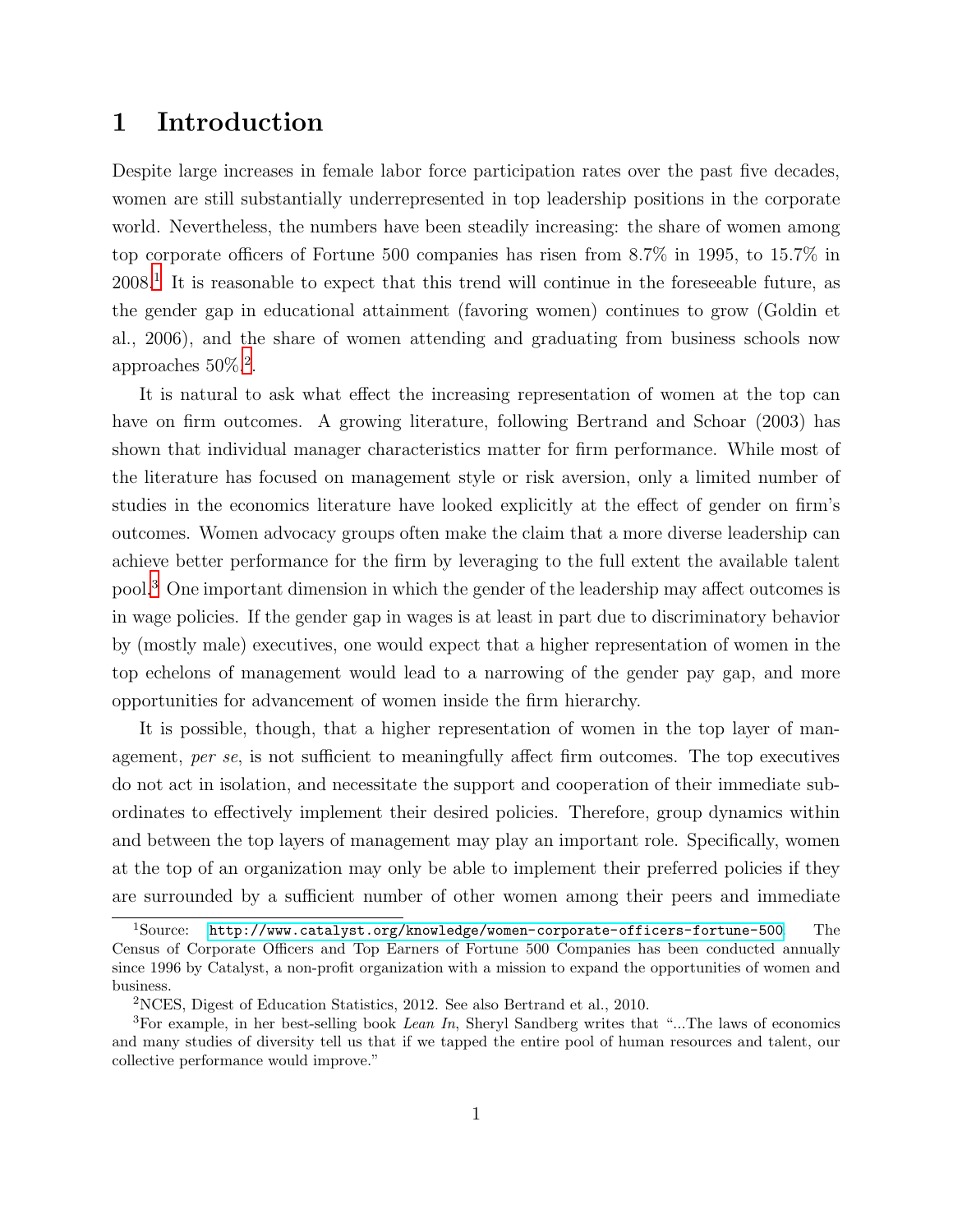subordinates.

The goal of this paper is to explicitly investigate how the gender composition of the top layer of management, and its interaction with the gender composition of the second layer, affects firm and employee outcomes. To this purpose, we use a large linked employeremployee data set on German firms between 1993 and 2011. The longitudinal nature of the data set allows us to control for the most obvious source of bias deriving from the nonrandom allocation of women to top leadership positions, by estimating models with a rich dynamic structure of firm unobservables. Importantly, the data also enables us to identify the gender composition of the top two layers of management, making it possible to study our main question of interest. Also, the linked employer-employee nature of the data means that we can look at both firm outcomes (such as business volume, investments, profits, and total employment), and detailed employee-level outcomes, such as wages, full-time/part-time status, job turnover and mobility.

Main findings can be summarized as follows: a) There is a strong negative association between the fraction of women in the top layer of management and several firm outcomes, among them business volume, investment and wage bill per worker, and total employment; most of these associations vanish when we include firm fixed effects and specific time trends, except for business volume and wage bill per worker; b) The fraction of women in the top layer of management is also negatively associated with both female and male employment and wages, both full-time and part-time; with the only exception of male part-time wages, all these associations are robust to the inclusion of firm fixed effects and specific time trends; c) Interestingly, the above relationships are heterogeneous in the gender composition of the second layer of management. Women in the top layer who are surrounded entirely by men reduce business volume per worker and raise employment and wages of both men and women, but these effects are reverted as the share of women in the second layer increases.

We take these findings as evidence that gender interactions do play an important role in the functioning of hierarchical environments. In particular, they seem consistent with a simple model of employee-based taste discrimination in which male subordinates are resistant to women in leadership positions. The most straightforward policy implication is that female leadership should not be isolated, while instead it should be helped by increasing the number of women across all ranks.

The rest of the paper is organized as follows. In Section [2,](#page-3-0) we review the related literature. In Section [3,](#page-4-0) we describe the data. In Section [4,](#page-6-0) we describe the econometric framework and discuss the conditions under which this design identifies a parameter of interest. In Section [5](#page-7-0)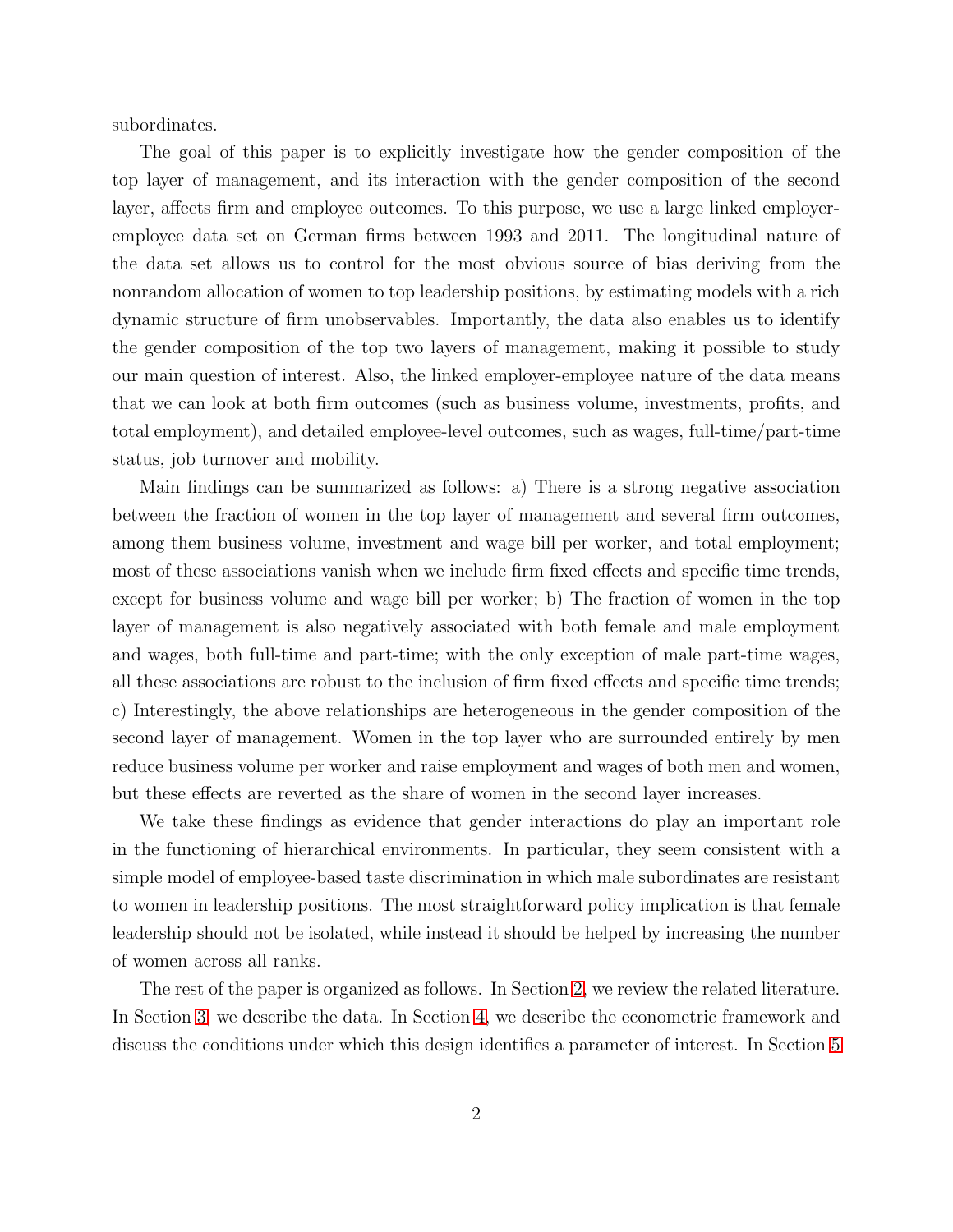<span id="page-3-0"></span>we present the main results and discuss possible interpretations to our findings. We conclude with Section [6.](#page-10-0)

### 2 Literature Review

There is a recent literature in economics that analyzes the effect of women leadership on firms' performance, with mixed results: for example, Wolfers (2006) finds no evidence of systematic differences in returns to holding S&P stock of female-headed companies. More recently, various authors have examined the introduction in Norway of gender quotas on executive boards. The main findings show that affected firms reduce short-term profits and value (Ahern and Dittmar, 2012), increase labor costs and employment levels (Matsa and Miller, 2013), with no significant differences between female vs. male workers (Bertrand et al., 2014).

Most of these studies have focused on the gender composition of the executive board. However, literature from other fields suggests that gender interactions within and between hierarchical levels, like for example those represented in the political arena (Gagliarducci and Paserman, 2012), might have an important role in explaining the performance of an organization, either by enhancing the diversity of the working environment, or by inducing discriminatory frictions. However, there is little evidence on whether these dynamics also exist in private managerial environments, where market pressure is expected to reduce the incentive for non-profitable behaviors.<sup>4</sup>

Among the few exceptions, Flabbi et al. (2013) use a matched employer-employee data set from Italy to show that the interaction between female leadership and female workers at the firm has a positive significant impact on firm performance. In particular, they interpret their results in terms of a simple model of statistical discrimination, in which an inefficient gender allocation across the firm is only corrected when female leadership takes over. Similarly, Cardoso and Winter-Ebmer (2007) use Portuguese firm-level data and find that, while a higher share of females in a firm corresponds to lower wages for both female and male workers, female workers benefit from higher wages in female-led firms than in male-led firms.

With respect to this literature, our main contribution is to move the focus on gender interactions across ranks, and in particular across the highest ranks of a company organization. Since we use data on establishments rather than firms, we will also be able to isolate

<sup>&</sup>lt;sup>4</sup>Amore et al. (2013) use a large dataset of family-controlled firms in Italy, and find that the joint presence of a female CEO together with other women in the rest of the board significantly improves firm profitability.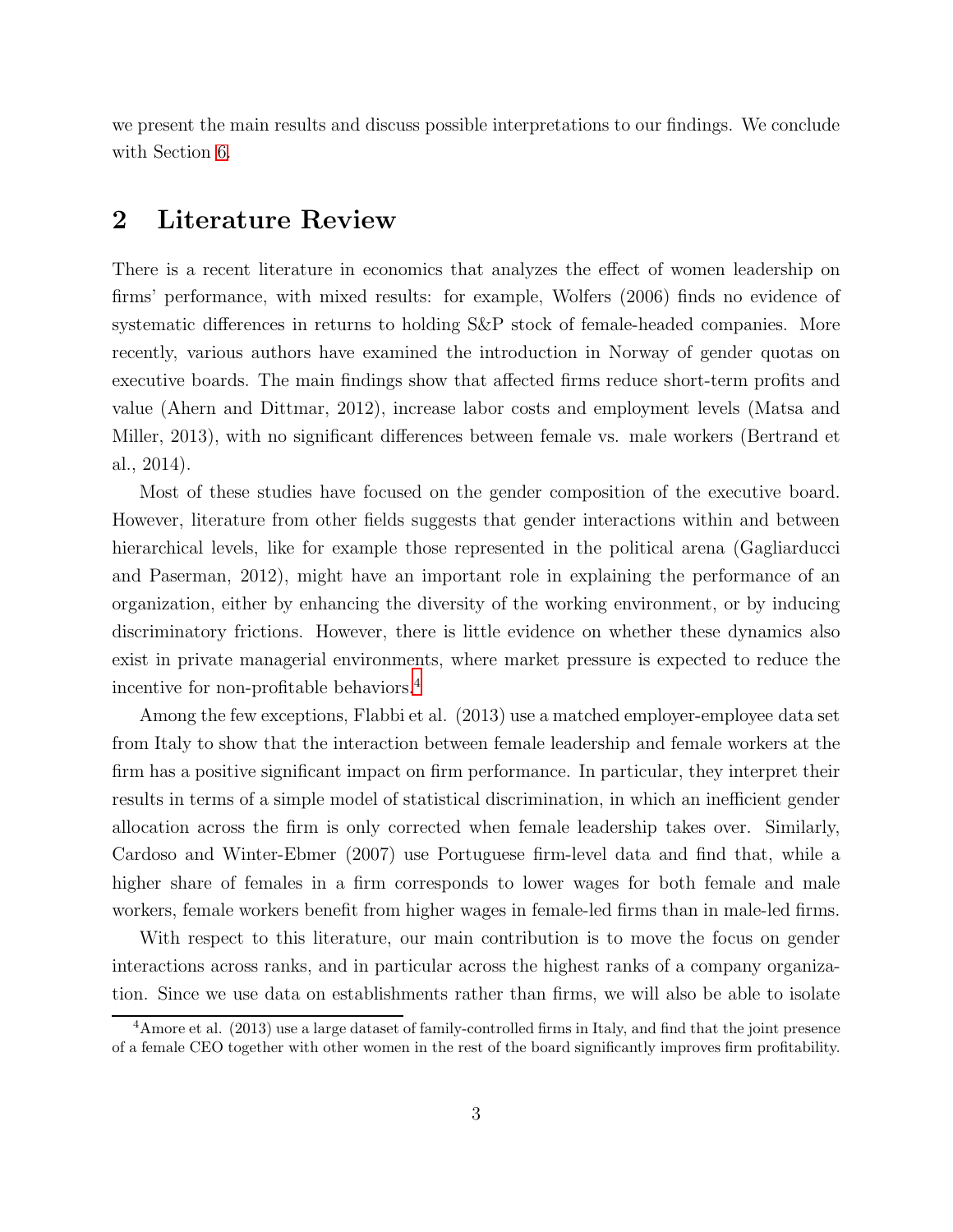<span id="page-4-0"></span>the environment where these interactions might actually take place.

# 3 Data

The IAB Establishment Panel is an annual representative survey of German establishments that has been conducted by the IAB (Institute for Employment Research - Institut fur Arbeitsmarkt und Berufsforschung) since 1993 (1996 in East Germany). It gathers yearly information for about 4,000-16,000 establishments on employment, business policy, investments, personnel structure, wages, and general company information. Each wave has a main focus with additional information on specific topics, ranging from IT equipments to environmental standards. The last available wave is the 2011 one.<sup>5</sup>

Matched with the employee social security history from 1993 to 2008, the Establishment Panel forms the Linked Employer/Employee Data (LIAB). Individual data cover sociodemographic characteristics (gender, year of birth, nationality, education and professional qualifications), and employment-related characteristics (start and end date of employment, type of employment, gross earnings, profession, occupational status, reason for employment notification) of all employees of IAB establishments.

For our analysis, we restrict attention to establishments in West Germany that have at least 10 employees in each survey year. This restriction ensures that we have a sample of relatively large and stable firms, and allows us to have a consistently defined measure of the fraction of women in the top layer of management. All estimates are on both private and public sector establishments, except for those on business volume per worker, investments per worker and profits, which are on private sector establishments only.

In order to identify the fraction of women in the first two layers of management, we rely on three different measures. The first measure comes from the focus on senior management conducted in the 2004 and 2008 waves of the IAB Establishment Panel. In these two waves, establishments were asked to report directly the number of top and secondary managers, separately by gender.

The second measure, which also comes from the IAB Establishment Panel, is the fraction of women among working proprietors and the fraction of women among white collar workers. We identify the former as the top layer of management, and the latter as the secondary layer. This measure is available in 1993, and then every year from 1997 onwards.

 $5$ Data is collected at the establishment level, so it is possible that some establishments belong to the same firm. Establishments cannot be linked by ownership. As is common in much of this literature, we use the terms "establishment" and "firm" interchangeably.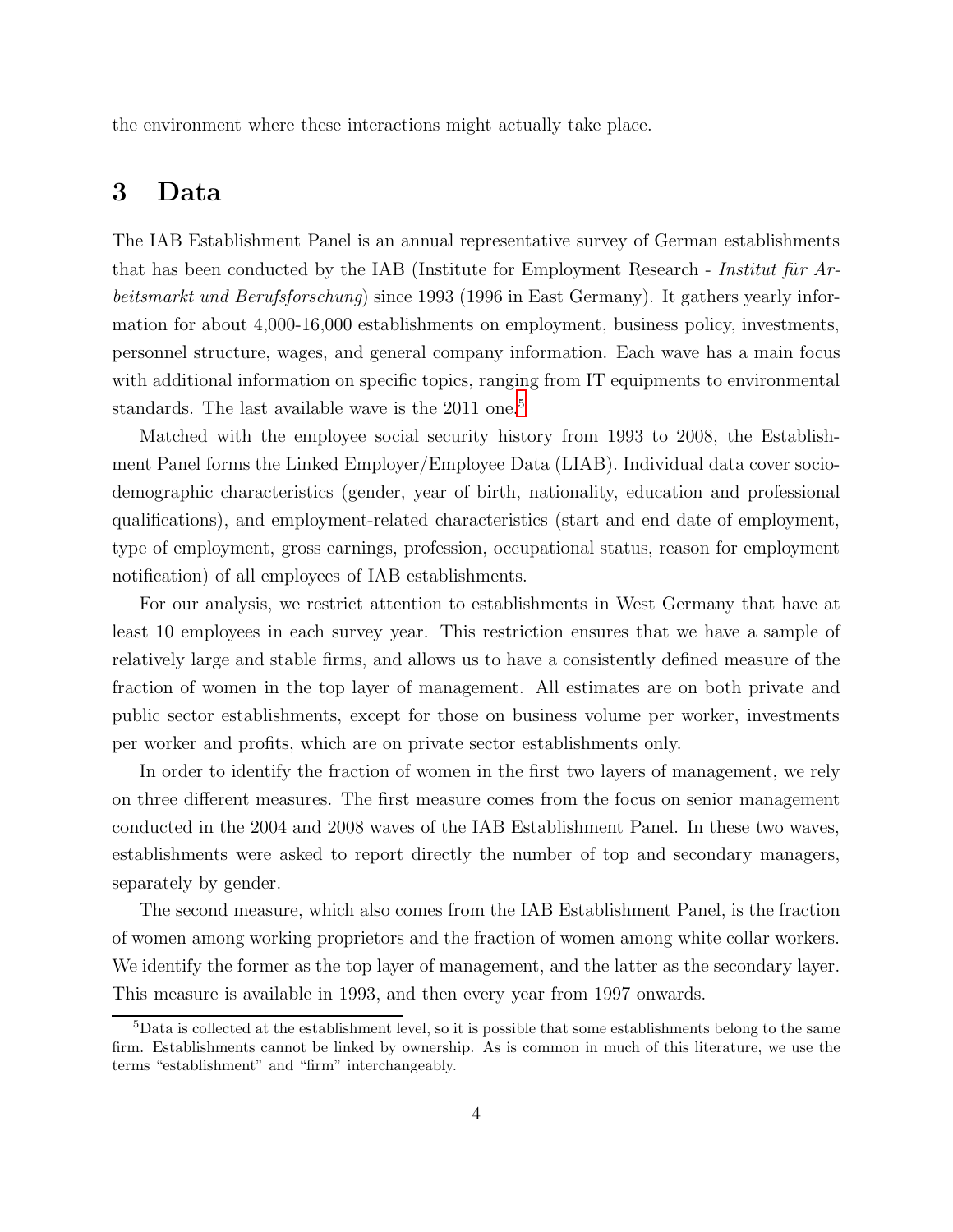The third measure is derived from the employee data. We use the wage structure within the establishment to identify the different layers of management. Specifically, we assign workers in the top 10% of the within-establishment wage distribution to the top layer of management, and workers with wages between the 80th and 90th percentile to the second layer.<sup>6</sup> This measure is available every year from 1993 to 2008.

Since not all the three measures are available over the period 1993-2011, we follow Cardoso and Winter-Ebmer (2007) and combine them together. This procedure allows us to combine the specificity of each of the three measures, while at the same time increasing sample size. Specifically, we define the fraction of women in the top layer of management first using the number of top managers from the establishment survey, then the number of working proprietors, and finally the number of workers in the top 10% of the withinestablishment wage distribution. Similarly, we define the fraction of women in the second layer of management first using the number of secondary managers, then the number of white collar workers, and finally the number of workers with wages between the 80th and 90th percentile of the within-establishment wage distribution.

Table 1 describes some of the basic characteristics of our sample. The second and third columns show the number of establishments present in each wave, and those that remain in our main analysis sample after imposing the geographic and size restrictions. The number of firms in the survey has significantly increased over time, as much as the corresponding number of firms in the analysis sample. The remaining columns show the evolution of the fraction of women in the top layers of management over time, according to the different measures. The survey-based measure of the fraction of women in top management went from 13.4% in 2004 to 14.7% in 2008. These numbers are only slightly higher than the fraction of women among working proprietors, which went from 7.3% in 1997 to 14.7% in 2011, and slightly lower than the fraction of women in the top 10% of the wage distribution, which went from  $14.7\%$  in 1993 to  $22.9\%$  in 2008. The survey-based measure of the fraction of women in secondary management was 22.2% in 2004 and 27% in 2008. Contrarily to the fraction of women in the top management, these numbers are significantly lower than the fraction of women among white-collar workers, which went from 34.9% in 1997 to 41% in 2011, but almost in line with the fraction of women between the 80th and 90th percentile of the wage distribution, which went from 21.4% in 1993 to 29.4% in 2008. It is interesting to notice that all measures increased pattern over time, both for the first and second layer of

 $6$ This measure is not defined for firms with less than 3 employees. In firms with less than 10 employees we identified the top manager as the highest paid worker, and the secondary manager as the second highest paid worker, with missing observation in the case of a tie.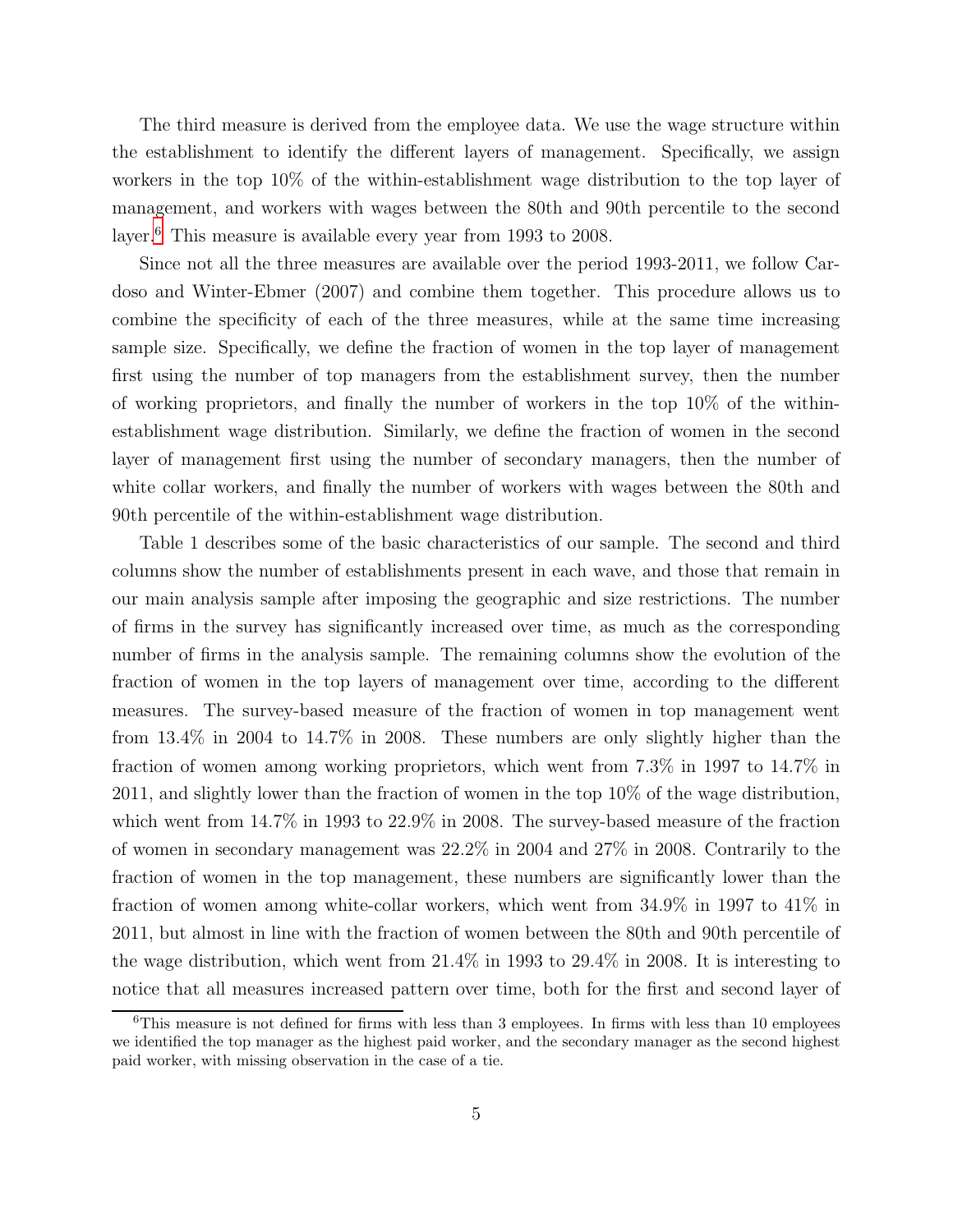management, which is evidence of a reduction in the gender glass ceiling.

Table 2 shows simple correlation coefficients between the three different measures of the fraction of women in the top layer of management (Panel A) and in the second layer of management (Panel B). For the fraction of women in top management, the two measures based on the establishment data are highly correlated ( $\rho = 0.83$ ), while the correlation between each one of them and the fraction of women in the top 10% of the wage distribution is somewhat smaller, but still positive and highly significant. Looking at Panel B, the correlation coefficient between the three measures of the fraction of women in the second layer of management is always greater than 0.5 and significant.

Table 3 reports summary statistics for our key dependent variables of interest. The top panel refers to firm-level outcomes obtained from the establishment survey, while the bottom panel refers to employee-level outcomes calculated from the linked employer-employee data. The average establishment has a total of 113 employees, each of which costs about 2,155 euros per month, and produces 127,594 euros of business volume in the year. Investments per worker were in the order of 200 euros per year, while the profit performance was on average satisfactory.<sup>7</sup> Most of the individual level variables, which refer to workers in bottom 80% of the within-establishment wage distribution, are in line with what expected: on average there are more men than women, while women are overrepresented among part-time workers, both in absolute and relative terms. Wages present similar dynamics, with men being paid more than women, although the gender pattern is reversed among part-time workers.

# <span id="page-6-0"></span>4 Methodology

Let  $Y_{jt}$  be a variable representing both firm j outcomes (such as business volume, investments, profits, and total employment), and detailed employee-level outcomes (such as wages, genderspecific employment levels, full-time/part-time status, wages) at time t. We will estimate the following model through OLS:

$$
Y_{jt} = \alpha + \beta FrWomTop_{jt} + \gamma' X_{jt} + \lambda_j + time_j + \epsilon_{jt}
$$
\n<sup>(1)</sup>

where  $FrWomTop_{jt}$  is the fraction of women in the top layer of management of firm j at time t (based on one of the three definitions described previously);  $X_{jt}$  is a vector of firm

<sup>7</sup>All monetary values are expressed in 2005 Euros. The profit variable is a self-reported ordinal measure based on the answer to the survey question "what is the profit situation in the current fiscal year," ranging from 1 ("poor") to 5 ("very good"). Business volume is either sales or assets (if a financial institution).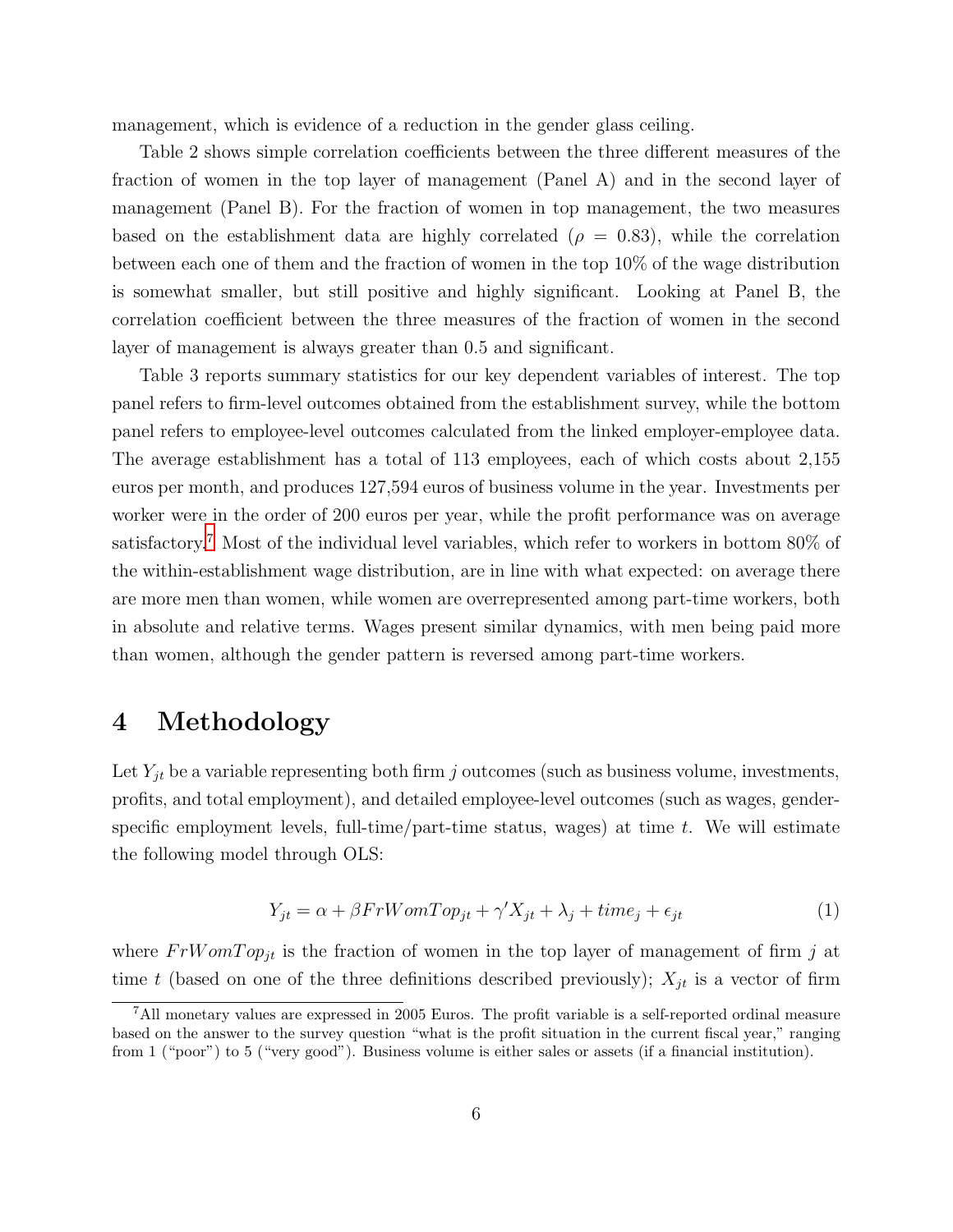characteristics that includes year, region, sector and firm size dummies, plus the average age and the percentage of college graduates among the management level;  $\lambda_j$  is a firm fixedeffect that accounts for any time-invariant unobserved firm characteristics, and  $time_j$  is a firm-specific time trend that accommodates for smooth unobserved changes at firm level. By construction, the identifying sample in the model with firm fixed effects is made of firms observed at least twice in time, while the identifying sample in the model with also firmspecific time effects is made of firms observed for at least three times.<sup>8</sup>

To disentangle the effect of group dynamics within the top of the firm hierarchy, we include interaction terms between the fraction of women in the top and the second layer of management, and estimate the following model:

$$
Y_{jt} = \alpha + \beta_1 FrWomTop_{jt} + \beta_2 FrWomSec_{jt} + \beta_3 FrWomTop_{jt} \times FrWomSec_{jt} +
$$
  

$$
\gamma'X_{jt} + \lambda_j + time_j + \epsilon_{jt},
$$
 (2)

where  $FrWomSec_{jt}$  is now the fraction of women in the second layer of management, and the term  $FrWomTop_{jt} * FrWomSec_{jt}$  captures any interaction between the gender composition of the first and the second layer of management. To account for potential serial correlation in the error term, we always cluster standard errors at the firm level.

# <span id="page-7-0"></span>5 Results

Table 4 presents results for the effect of the fraction of women in the top layer of management on firm outcomes. For each dependent variable (business volume per worker, investments per worker, the ordinal measure of profits, total gross pay per worker, and employment), we report the coefficients from three separate regressions: OLS, controlling for firm fixed effects, and controlling for firm fixed effects and firm-specific trends. In all estimates we control for year, region, sector and firm size dummies, plus the average age and the percentage of college graduates among the management level.

The OLS regressions show a marked negative correlation between each of the firm outcomes (with the exception of profits) and the share of women in top management. However, inclusion of firm fixed effects makes most of these negative correlations completely vanish,

<sup>&</sup>lt;sup>8</sup>In this draft, we present results where the  $time_j$  is a linear time trend. We have also estimated models with a quadratic time trend, with almost identical results. Note that this specification does not accommodate for sharp unobserved changes in firms' strategies, such as those deriving from a change in the composition of shareholders, which will be eventually left in the error term  $\epsilon_{it}$ .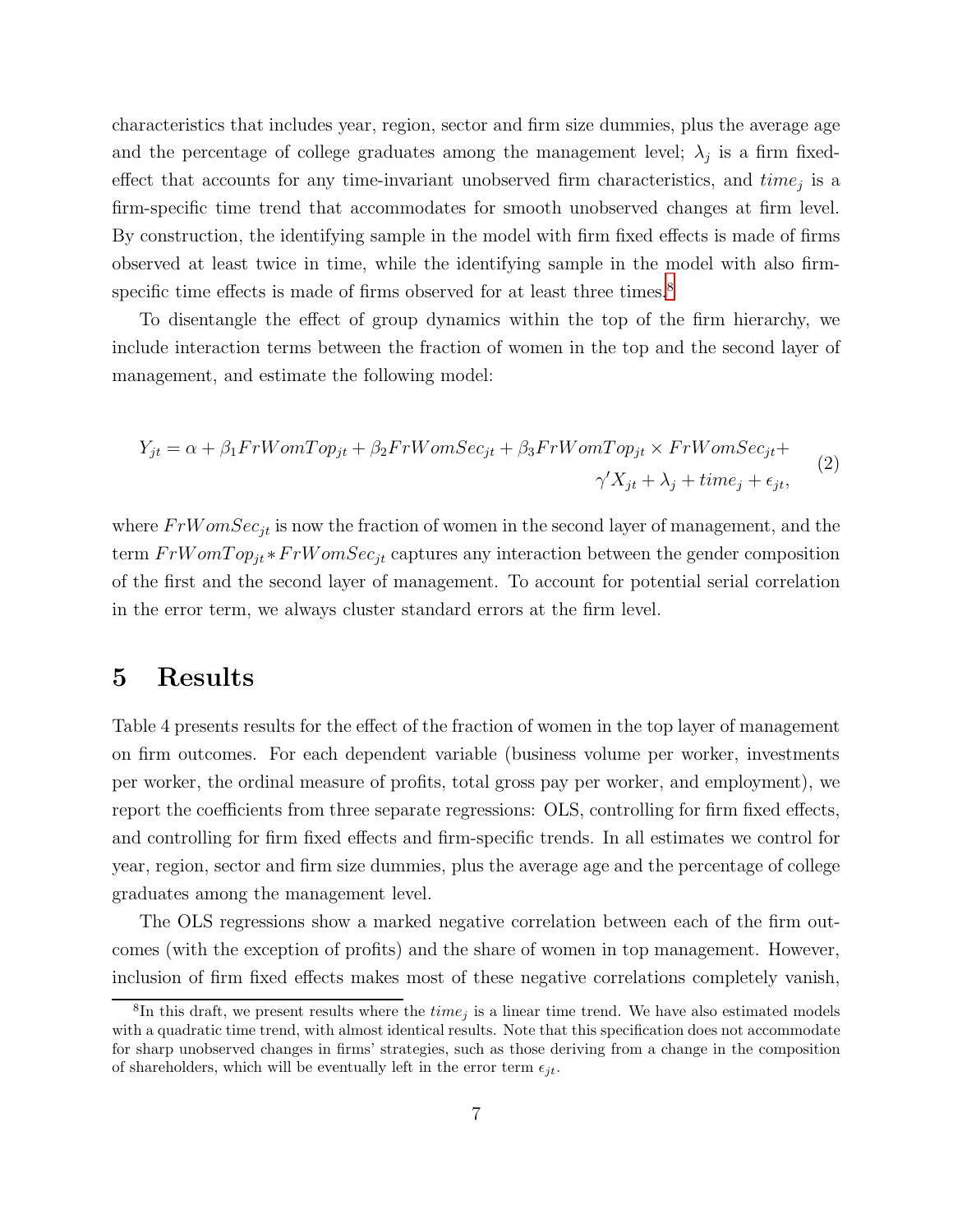but for total gross pay per worker, which shows an effect as small as 1 log point. The results are essentially unchanged in the specifications with firm-specific time trends, although in this case also the effect on business volume per worker remains significant (2 log points). The contrast between the OLS and the fixed effects specifications shows that there is substantial sorting of female managers across firms: smaller and less productive firms that invest less and pay their employees lower wages are more likely to be led by women. Still, there is evidence that female leadership has a negative causal effect on establishment outcomes like business volume and total gross pay per worker.

The next tables investigate the relationship between female leadership and employment (Table 5A) and wage outcomes (Table 5B). For both employment and wage outcomes, we focus only on workers in the bottom 80% of the wage distribution within firms, to avoid any mechanical relationships between our key right hand side variable and any of the dependent variables. Table 5A shows that there is a strong negative correlation between the share of women in top management and employment. This relationship holds true even after controlling for firm fixed effects and firm-specific trends. Both full-time and part-time employment are negatively affected by a high share of women in top management, but we do not observe significant differences between the effect on male and female employment. The latter result goes counter to the popularly held opinion that female managers may be more sensitive to some of the main concerns held by women in the workplace. However, there is evidence that a high share of women in top management increases the share of part-time work among both men and women, which is suggestive of the fact that women may be able to implement more women-friendly policies.

Table 5B looks at the correlation between average wages of the bottom 80% of the wage distribution and female leadership. For both men and women, going from no women in the top layer of management to an entirely female leadership is associated with a 21-34 log points drop in average wages. The introduction of fixed effects and firm-specific trends attenuates the negative relationship, but does not cancel it altogether. For women, the negative effect is present for both full-time (2 to 4 log points) and part-time wages (6 to 12 log points), while for men the effect is more pronounced for part-time wages (6 to 12 log points), while it is close to zero for full-time wages. As a result, the fraction of women in top management does not exhibit any specific correlation with the gender wage gap (defined as log female wage minus log male wage), both in full-time and in part-time wages.

Table 6 reports the results of the model with the interaction between the share of women in the top and the second layer of management. All the regressions point to a strong negative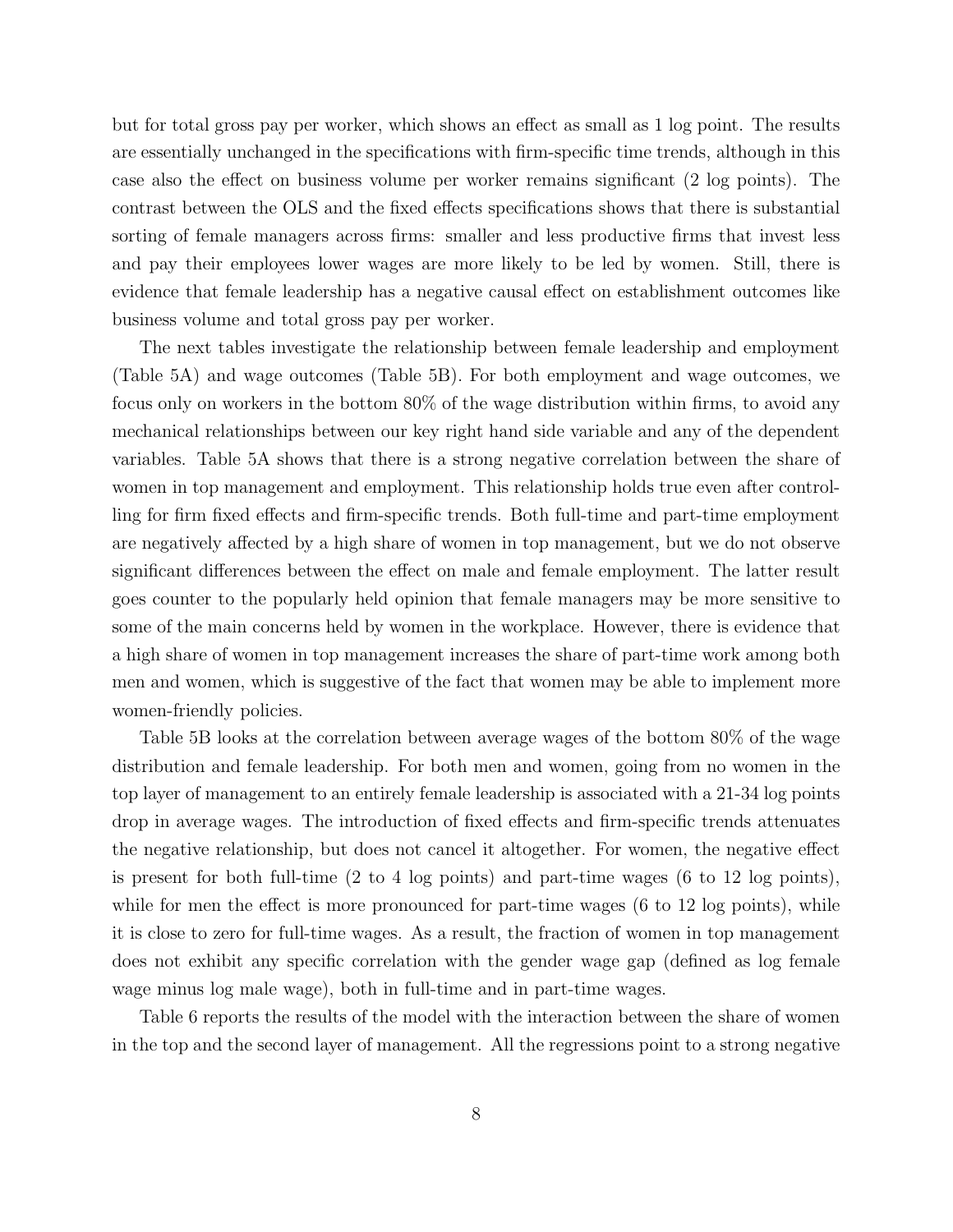OLS association between the share of women in the top and the second layer of management and firm outcomes, although this effect vanishes for most of the outcomes when firm fixed effects and firm-specific time trends are included. As in the model without interaction, this is not the case for business volume per worker: women in the top layer of management who are surrounded by an entirely male second layer reduce business volume per worker, but the effect is reverted as the fraction of women in the second layer increases. Interestingly, similar patterns can be observed for investments per worker and profits, although they are not statistically significant.

In Tables 7A and 7B examine whether the above relationships between female leadership and employment and wage outcomes depend on the gender composition of the second layer of management. Table 7A shows that the coefficient on the fraction of women in top management tends to be positive and significant on the employment level, while the interaction term is almost always negative and significant. These results hold for both men and women, and for both part-time and full-time status. The results indicate that women in the top layer of management who are surrounded by an entirely male second layer tend to raise employment. But as the share of women in the second layer increases, the effect of female leadership becomes smaller, and in fact changes sign. Similar patterns, but of the opposite sign, can be observed for the share of part-time work, although in this case the estimated effects are less significant.

Finally, Table 7B shows that women in the top layer of management who are surrounded by an entirely male second layer pay lower wages to their part-time and full-time employees of both genders, but the effect on full-time employees is not significant. Like for employment, as the fraction of women in the second layer increases, wages of part-time employees fall, regardless of the gender. As a result, the gender gap in wages of part-time employees is unchanged in firms with a high share of women in the top layer and no women in the second layer of management.

For all the above estimations we conducted a series of robustness exercises: first, in all the estimates on employee outcomes we also included demographics characteristics of the bottom 80% employees (mean age and percentage of college graduates); second, we included a firm-specific quadratic trend, instead of linear; third, we used the three measures for the percentage of women in the two layers of management separately. Main results remain almost unchanged in these alternative specifications.<sup>9</sup>

<sup>9</sup>These results available upon request. Since the three models (OLS, fixed effects, firm-specific time trends) have different identifying samples, we also estimated an OLS model over the fixed effects sample, and a fixed effects model over the firm-specific time trends sample, with no significant differences on the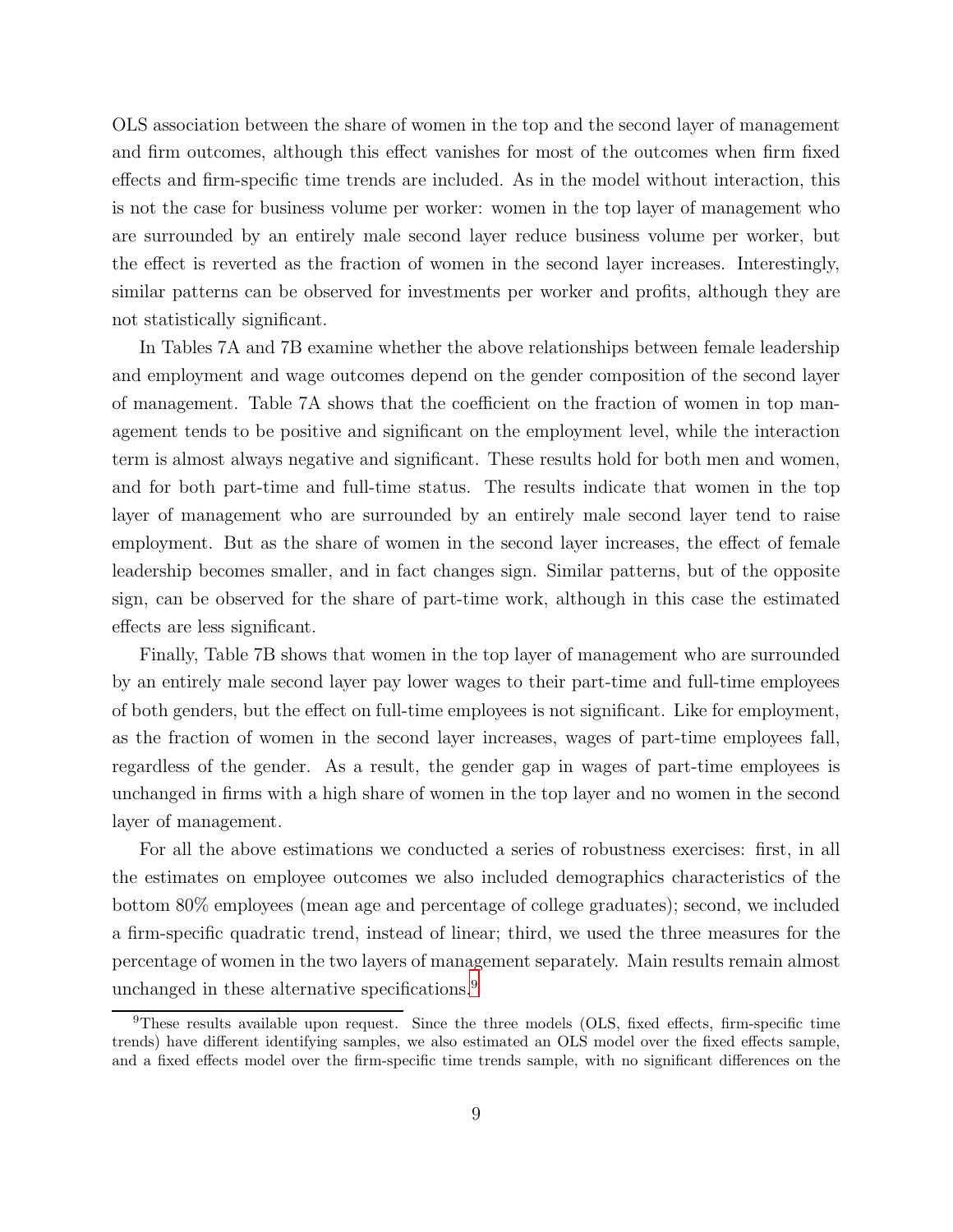Taken together, these results suggest that gender interactions between the top two layers of management have some non negligible effect on firm and employee outcomes. In particular, what our results seem to suggest is that part of the findings highlighted in the rest of the literature on the effect of women in leadership positions (lower firm performance, higher employment and wage levels) could be partly explained by the absence of women in the second layer of management. However, as female leaders are surrounded by a sufficient number of other women among their peers and immediate subordinates, almost all the differences disappear.

# <span id="page-10-0"></span>6 Conclusion

In this paper, we have documented the effect of female leadership on firm and employee outcomes in a large panel of German firms. The evidence points to a large degree of sorting, with the share of women in top management higher in firms that are smaller and less productive. However, there appears to be a significant negative effect of the share of women in top management on firm outcomes, especially on the business volume. At the same time, it appears that a high share of women in top management leads to lower employment and lower wages of both men and women in the bottom 80% of the firm distribution. However, we also find evidence that these results depend partly on the presence of other women in the second layer of management, which in many cases is enough to offset, if not revert, the effect of women in the first layer of management.

Altogether, the results are more consistent with a simple model of employee-based discrimination, rather than a Becker-type model of employer discrimination. Future research will attempt to shed further light on the mechanisms underlying these findings.

estimated coefficients.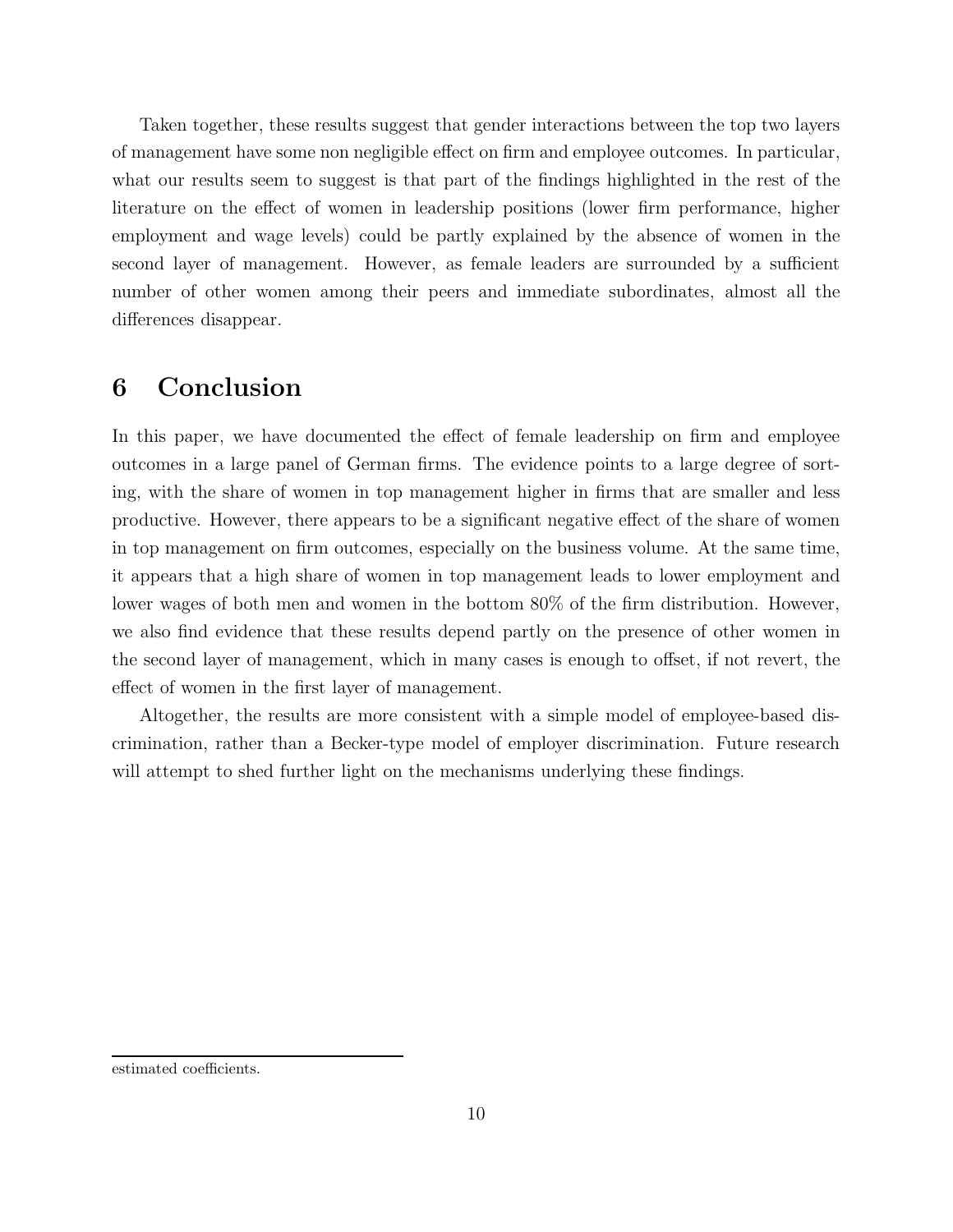# References

- [1] Ahern K. R. and Dittmar A. K., 2012. "The Changing of the Boards: The Impact on Firm Valuation of Mandated Female Board Representation." The Quarterly Journal of Economics, 127, 137-197.
- [2] Amore M. D., Garofalo O. and Minichilli A., 2013. "Gender Interactions Within the Family Firm." Management Science, forthcoming.
- [3] Bertrand M., Black S., Jensen S. and Lleras-Muney A., 2014. "Breaking the Glass Ceiling? The Effect of Board Quotas on Female Labor Market Outcomes in Norway." Mimeo.
- [4] Bertrand M., Goldin C. and Katz L. F., 2010. "Dynamics of the Gender Gap for Young Professionals in the Financial and Corporate Sectors." American Economic Journal: Applied Economics, 2(3), 228-255.
- [5] Bertrand M. and Schoar A., 2003. "Managing With Style: The Effect Of Managers On Firm Policies." The Quarterly Journal of Economics, 118, 1169-1208.
- [6] Cardoso A. R. and Winter-Ebmer R., 2007. "Female-Led Firms and Gender Wage Policies." Industrial and Labor Relations Review, 64, 143-163.
- [7] Flabbi L., Macis M., Moro A. and Schivardi F., 2013. "Do Female Executives Make a Difference? The Impact of Female Leadership on Firm Performance and Gender Gaps in Wages and Promotions." Mimeo.
- [8] Gagliarducci S. and Paserman M. D., 2012. "Gender Interactions within Hierarchies: Evidence from the Political Arena." Review of Economic Studies, 79, 1021-1052.
- [9] Goldin, C., Katz, L. F. and Kuziemko, I., 2006 "The Homecoming of American College Women: The Reversal of the Gender Gap in College." Journal of Economic Perspectives, 20(4), 133-156.
- [10] Matsa D. A. and Miller A., 2013. "A Female Style in Corporate Leadership? Evidence from Quotas." American Economic Journal: Applied Economics, 5, 136-169.
- [11] Wolfers J., 2006. "Diagnosing Discrimination: Stock Returns and CEO Gender." Journal of the European Economic Association, 4, 531-541.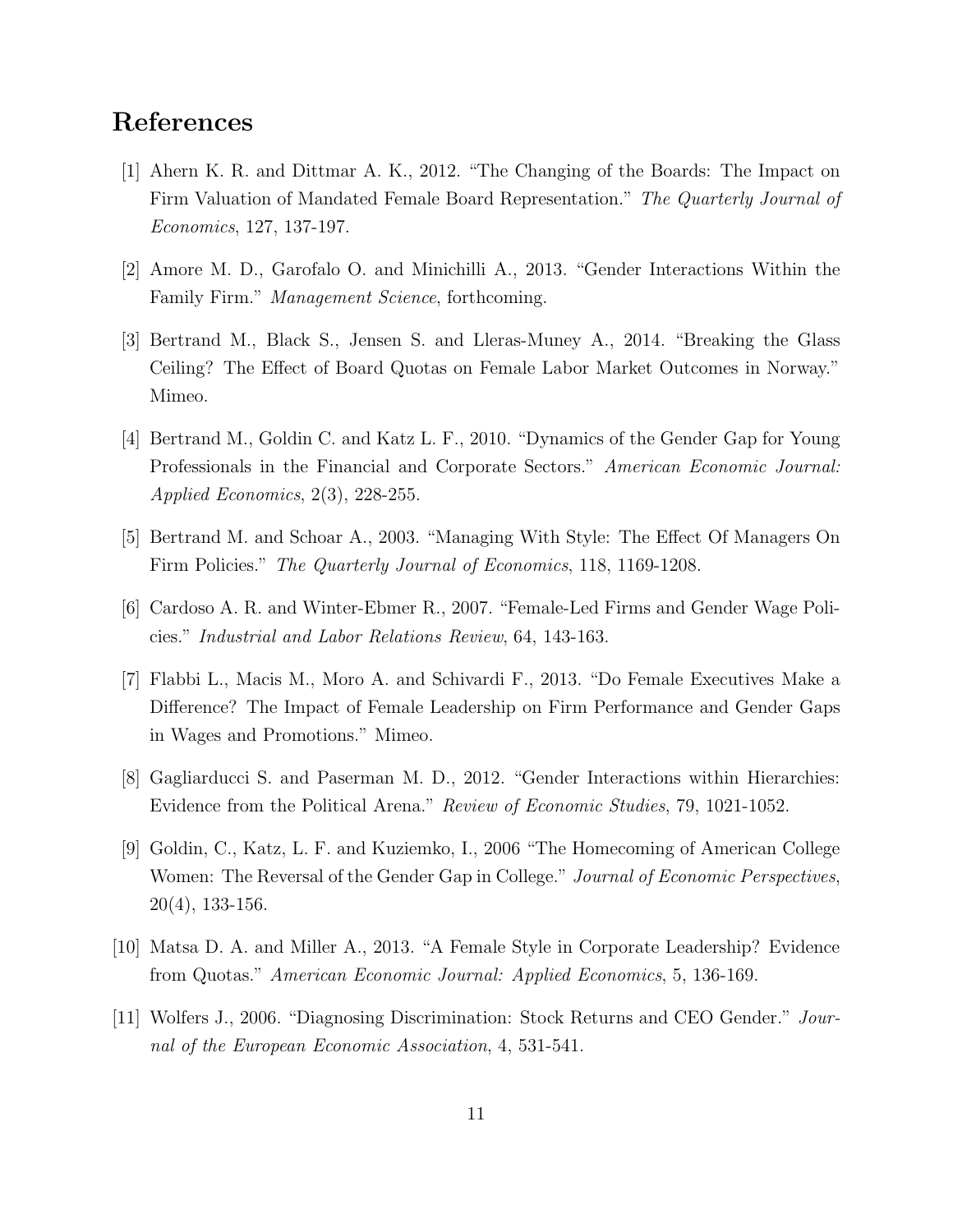|       |          |                             |                          |                            | Fraction                 |                               | Fraction women Fraction women women among Fraction women Fraction women | Fraction women<br>in 80th-90th | <b>Fraction</b>       | <b>Fraction</b>          |
|-------|----------|-----------------------------|--------------------------|----------------------------|--------------------------|-------------------------------|-------------------------------------------------------------------------|--------------------------------|-----------------------|--------------------------|
| Year  | N. firms | N. firms in the<br>analysis | in top<br>management     | in secondary<br>management | working<br>proprietors   | among white<br>collar workers | in top 10% of<br>wage distribution wage distribution                    | percentile of                  | women in top<br>layer | women in<br>second layer |
| 1993  | 4,265    | 1,689                       | $\overline{\phantom{a}}$ |                            | 0.137                    | 0.337                         | 0.147                                                                   | 0.214                          | 0.161                 | 0.335                    |
| 1994  | 4,138    | 1,896                       | $\overline{\phantom{a}}$ |                            | $\overline{\phantom{0}}$ | $\overline{\phantom{a}}$      | 0.143                                                                   | 0.218                          | 0.143                 | 0.218                    |
| 1995  | 4,096    | 1,637                       | $\overline{\phantom{a}}$ |                            | $\overline{\phantom{0}}$ | $\overline{\phantom{a}}$      | 0.153                                                                   | 0.216                          | 0.153                 | 0.216                    |
| 1996  | 4,412    | 1,457                       | $\overline{\phantom{a}}$ |                            | $\overline{\phantom{a}}$ | $\overline{\phantom{a}}$      | 0.185                                                                   | 0.239                          | 0.185                 | 0.239                    |
| 1997  | 4,543    | 1,556                       | $\overline{\phantom{a}}$ |                            | 0.073                    | 0.349                         | 0.185                                                                   | 0.251                          | 0.138                 | 0.346                    |
| 1998  | 4,682    | 1,975                       | $\overline{\phantom{a}}$ |                            | 0.087                    | 0.359                         | 0.174                                                                   | 0.240                          | 0.137                 | 0.356                    |
| 1999  | 4,949    | 2,513                       | $\overline{\phantom{a}}$ |                            | 0.095                    | 0.364                         | 0.185                                                                   | 0.262                          | 0.149                 | 0.363                    |
| 2000  | 8,887    | 5,570                       | $\overline{\phantom{a}}$ |                            | 0.095                    | 0.359                         | 0.183                                                                   | 0.257                          | 0.141                 | 0.358                    |
| 2001  | 10,357   | 6,475                       |                          |                            | 0.100                    | 0.370                         | 0.190                                                                   | 0.264                          | 0.148                 | 0.369                    |
| 2002  | 10,586   | 6,442                       | $\overline{\phantom{a}}$ |                            | 0.110                    | 0.374                         | 0.196                                                                   | 0.267                          | 0.158                 | 0.373                    |
| 2003  | 10,617   | 6,012                       |                          |                            | 0.109                    | 0.379                         | 0.191                                                                   | 0.266                          | 0.155                 | 0.378                    |
| 2004  | 10,550   | 6,217                       | 0.134                    | 0.222                      | 0.111                    | 0.390                         | 0.196                                                                   | 0.272                          | 0.133                 | 0.261                    |
| 2005  | 10,598   | 6,230                       | $\overline{\phantom{a}}$ |                            | 0.112                    | 0.393                         | 0.201                                                                   | 0.275                          | 0.160                 | 0.392                    |
| 2006  | 10,315   | 5,971                       | $\overline{\phantom{a}}$ |                            | 0.117                    | 0.403                         | 0.206                                                                   | 0.286                          | 0.164                 | 0.402                    |
| 2007  | 10,447   | 5,813                       |                          |                            | 0.117                    | 0.402                         | 0.214                                                                   | 0.292                          | 0.164                 | 0.403                    |
| 2008  | 10,199   | 5,681                       | 0.147                    | 0.270                      | 0.124                    | 0.407                         | 0.229                                                                   | 0.294                          | 0.148                 | 0.302                    |
| 2009  | 10,400   | 5,791                       | $\overline{\phantom{a}}$ |                            | 0.134                    | 0.407                         | $\overline{\phantom{a}}$                                                | $\overline{\phantom{a}}$       | 0.134                 | 0.407                    |
| 2010  | 10,478   | 5,353                       | $\overline{\phantom{a}}$ |                            | 0.134                    | 0.408                         |                                                                         |                                | 0.134                 | 0.408                    |
| 2011  | 10,224   | 5,366                       |                          |                            | 0.144                    | 0.410                         |                                                                         |                                | 0.144                 | 0.410                    |
| Total | 154,743  | 83,644                      | 0.141                    | 0.245                      | 0.115                    | 0.388                         | 0.194                                                                   | 0.267                          | 0.151                 | 0.361                    |

### Table 1: Sample Description and Fraction of Women in Management

Notes: Author's calculations based on the IAB Establishment Panel and Linked Employer-Employee data.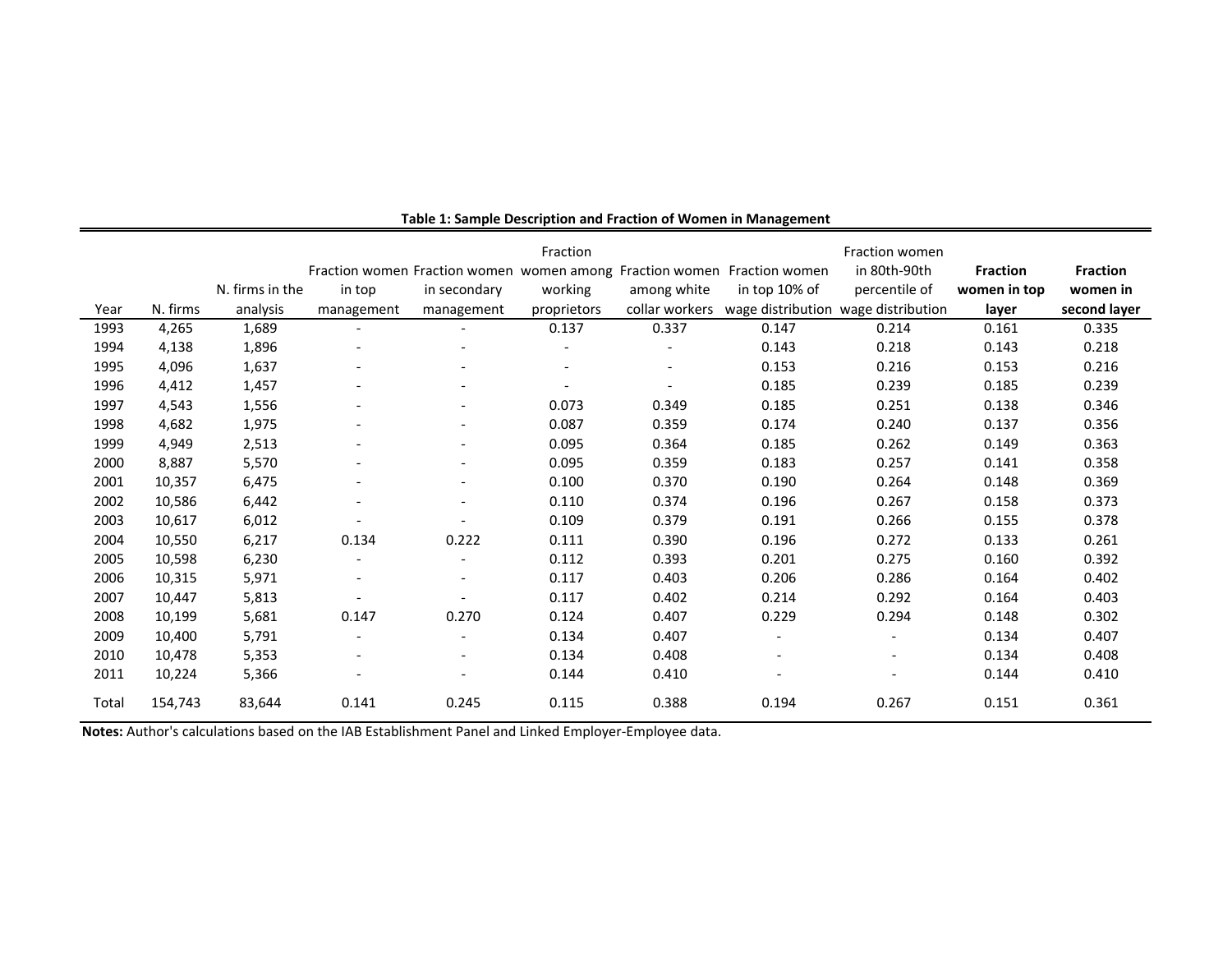| Table 2: Correlation Between Different Measures of Female Leadership |                                     |                                             |                                                   |                                  |  |  |  |  |  |  |  |  |
|----------------------------------------------------------------------|-------------------------------------|---------------------------------------------|---------------------------------------------------|----------------------------------|--|--|--|--|--|--|--|--|
| <b>PANEL A: Top Management</b>                                       | Fraction women in top<br>management | Fraction women among<br>working proprietors | Fraction women in top 10% of<br>wage distribution | Fraction of women in first layer |  |  |  |  |  |  |  |  |
| Fraction women in top<br>management                                  | [11, 383]                           |                                             |                                                   |                                  |  |  |  |  |  |  |  |  |
| Fraction women among working<br>proprietors                          | $0.832***$<br>[7,689]               | [49, 972]                                   |                                                   |                                  |  |  |  |  |  |  |  |  |
| Fraction women in top 10% of<br>wage distribution                    | $0.387***$<br>[10, 454]             | $0.237***$<br>[36,045]                      | [62, 308]                                         |                                  |  |  |  |  |  |  |  |  |
| Fraction of women in first layer                                     | [11, 383]                           | $0.974***$<br>[49, 972]                     | $0.464***$<br>[62, 308]                           | [77, 103]                        |  |  |  |  |  |  |  |  |

|                                                      | Fraction women in secondary | Fraction women among white | Fraction women in second 10% Fraction of women in second |          |
|------------------------------------------------------|-----------------------------|----------------------------|----------------------------------------------------------|----------|
| <b>PANEL B: Second Management</b>                    | management                  | collar workers             | of wage distribution                                     | layer    |
| Fraction women in secondary                          |                             |                            |                                                          |          |
| management                                           | [9,099]                     |                            |                                                          |          |
| Fraction women among white<br>collar workers         | $0.558***$<br>[9,072]       | [77, 812]                  |                                                          |          |
| Fraction women in second 10%<br>of wage distribution | $0.551***$<br>$[8,289]$     | $0.711***$<br>[56, 118]    | [61, 328]                                                |          |
| Fraction of women in second<br>layer                 | [9,099]                     | $0.930***$<br>[77, 812]    | $0.695***$<br>[61, 328]                                  | [83,024] |

**Notes:** Authors' calculations based on IAB Establishment Panel and Linked Employer-Employee data.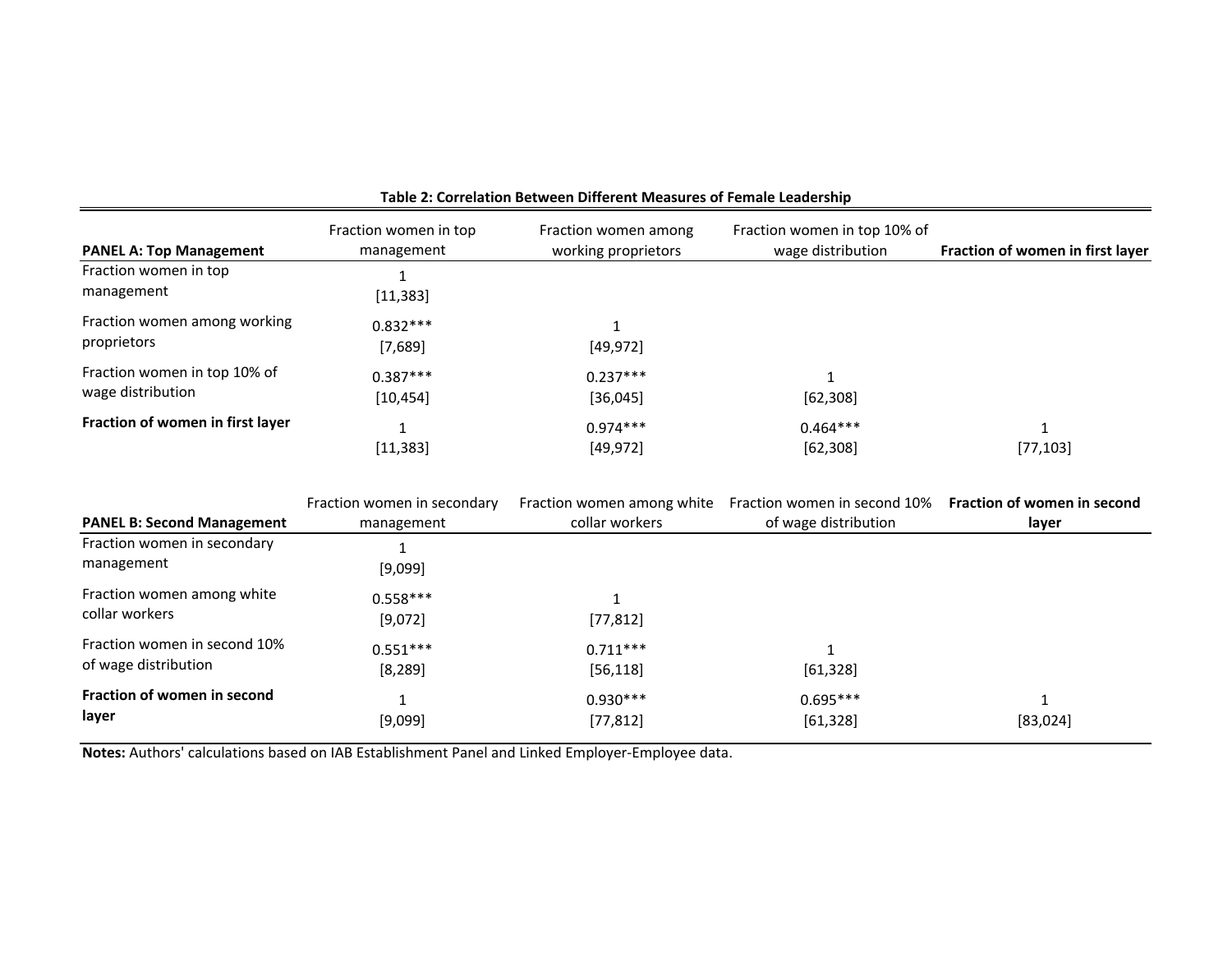| <b>Panel A: Firm outcomes</b>           |        |         |           |           |         |          |
|-----------------------------------------|--------|---------|-----------|-----------|---------|----------|
|                                         | N      | Mean    | exp(Mean) | Std. Dev. | Min     | Max      |
| Log business volume per worker          | 48,077 | 11.76   | 127,594   | 1.16      | $-4.63$ | 19.07    |
| Log investments per worker              | 58,972 | 5.28    | 196.69    | 5.27      | $-8.83$ | 15.95    |
| Profits                                 | 47,191 | 3.03    |           | 1.09      | 1.00    | 5.00     |
| Log wage bill per worker                | 71,937 | 7.68    | 2,155.98  | 0.44      | 4.15    | 10.10    |
| Log employment                          | 83,644 | 4.73    | 113.30    | 1.44      | 0       | 11.17    |
| Panel B: Employee Outcomes (bottom 80%) |        |         |           |           |         |          |
|                                         | N      | Mean    | exp(Mean) | Std. Dev. | Min     | Max      |
| Log female employment                   | 65,123 | 3.37    | 29.08     | 1.67      | 0.00    | 9.45     |
| Log male employment                     | 65,123 | 3.60    | 36.60     | 1.70      | 0.00    | 10.68    |
| Log female full-time employment         | 61,682 | 3.02    | 20.56     | 1.62      | 0.00    | 18.01    |
| Log male full-time employment           | 62,234 | 3.74    | 42.22     | 1.65      | 0.00    | 21.37    |
| Log female part-time employment         | 57,070 | 2.52    | 12.40     | 1.65      | 0.00    | 17.07    |
| Log male part-time employment           | 44,873 | 1.62    | 5.06      | 1.35      | 0.00    | 16.34    |
| Share of part-time among female         | 61,413 | 0.38    |           | 0.28      | 0.00    | $1.00\,$ |
| Share of part-time among male           | 61,125 | 0.15    |           | 0.24      | 0.00    | 1.00     |
| Log female wage                         | 61,401 | 3.95    | 52.03     | 0.49      | $-4.67$ | 5.10     |
| Log male wage                           | 61,112 | 4.17    | 64.72     | 0.55      | $-0.41$ | 5.15     |
| Gender wage gap                         | 60,206 | $-0.21$ | $-12.69$  | 0.41      | $-5.57$ | 4.21     |
| Log female full-time wage               | 58,973 | 4.15    | 63.40     | 0.41      | $-4.67$ | 5.12     |
| Log male full-time wage                 | 59,466 | 4.30    | 73.49     | 0.41      | $-1.58$ | 5.15     |
| Gender wage gap, full time              | 56,844 | $-0.14$ | $-10.09$  | 0.28      | $-4.60$ | 5.80     |
| Log female part-time wage               | 54,983 | 3.53    | 34.19     | 0.70      | $-1.27$ | 5.14     |
| Log male part-time wage                 | 43,526 | 3.33    | 27.81     | 0.99      | $-1.63$ | 5.15     |
| Gender wage gap, part-time              | 41,337 | 0.21    | 6.38      | 0.76      | $-4.42$ | 5.55     |

**Table 3: Summary Statistics of Dependent Variables** 

**Notes:** *Profits* on a scale from 1 (poor) to 5 (very good). *Business volume* is either sales or assets. *Wage* is per day. *Wage bill* in June. All outcomes measured at time *t* and in 2005 euros (where applicable).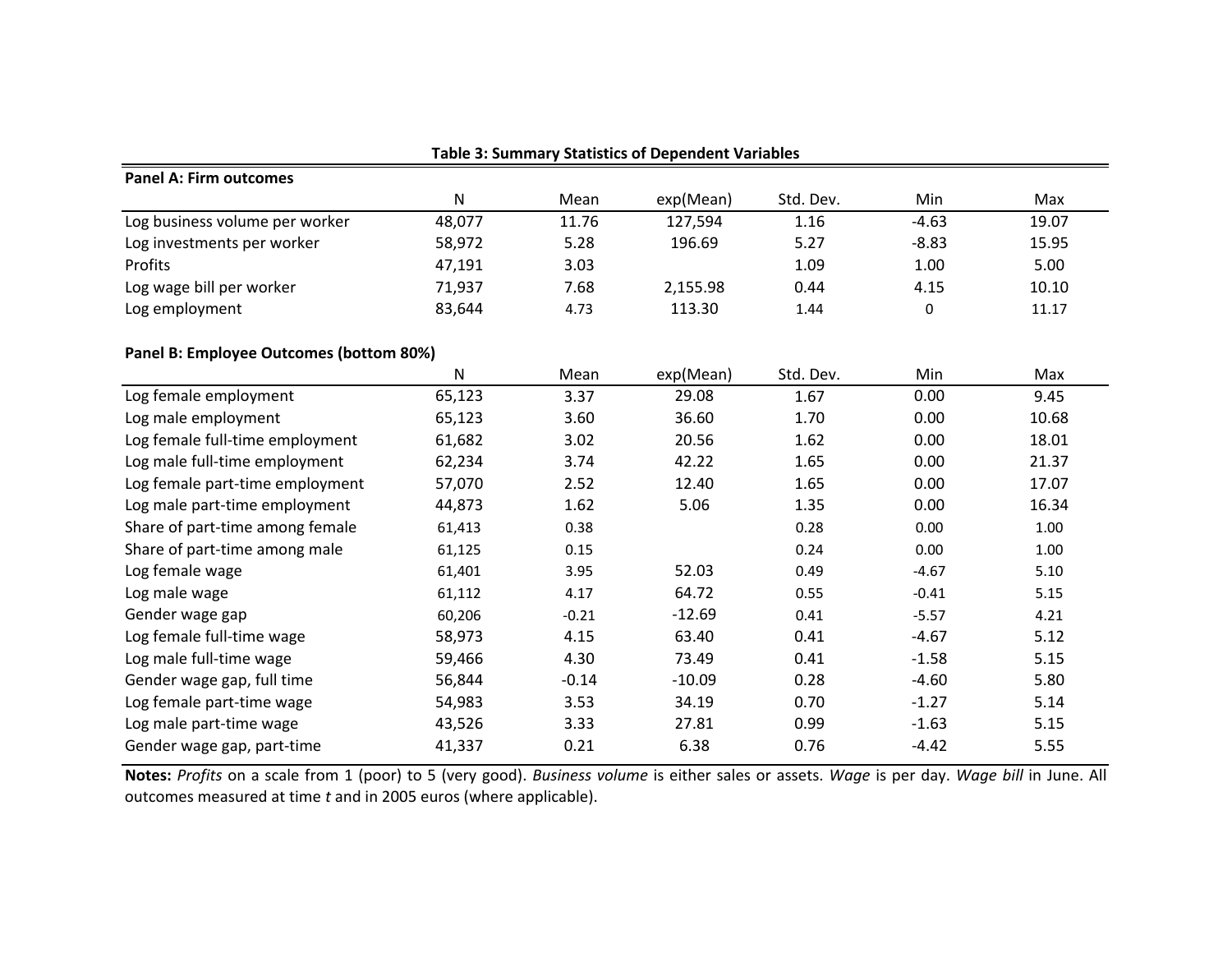| Table 4. Fraction of Women in Top Management and Firm Outcomes |                 |                                  |               |                 |                              |            |            |            |            |  |  |  |  |
|----------------------------------------------------------------|-----------------|----------------------------------|---------------|-----------------|------------------------------|------------|------------|------------|------------|--|--|--|--|
| <b>PANEL A</b>                                                 |                 |                                  |               |                 |                              |            |            |            |            |  |  |  |  |
|                                                                |                 | Log (business volume per worker) |               |                 | Log (investments per worker) |            |            | Profits    |            |  |  |  |  |
|                                                                | <b>OLS</b>      | FE.                              | FE+t          | <b>OLS</b>      | FE.                          | FE+t       | <b>OLS</b> | FE.        | FE+t       |  |  |  |  |
| Fraction women in first                                        | ***<br>$-0.249$ | $-0.018$                         | $-0.021$<br>∗ | ***<br>$-1.048$ | $-0.160$                     | $-0.090$   | 0.032      | $-0.011$   | 0.018      |  |  |  |  |
| management                                                     | 0.026           | 0.015                            | 0.013         | 0.130           | 0.150                        | 0.172      | 0.028      | 0.035      | 0.041      |  |  |  |  |
|                                                                | ${41,841}$      | ${41,841}$                       | ${35,116}$    | ${48,476}$      | ${48,476}$                   | ${41,155}$ | ${44,196}$ | ${44,196}$ | ${37,086}$ |  |  |  |  |
| <b>PANEL B</b>                                                 |                 |                                  |               |                 |                              |            |            |            |            |  |  |  |  |
|                                                                |                 | Log (wage bill per worker)       |               |                 | Log (employment)             |            |            |            |            |  |  |  |  |
|                                                                | <b>OLS</b>      | FE.                              | FE+t          | <b>OLS</b>      | FE                           | FE+t       |            |            |            |  |  |  |  |

### **Table 4: Fraction of Women in Top Management and Firm Outcomes**

**Notes.** *Profits* on a scale from 1 (poor) to 5 (very good). *Business volume* is either sales or assets. *Wage bill* in June. All outcomes measured at time *t* and in 2005 euros (where applicable). In all estimates also control for year, sector and region fixed effects, plus the mean age and % college of workers in top management. *Log (business volume per worker)*, *Log (investments per worker)* and *Profits* on private sector only. Standard errors clustered at firm level in brackets, number of observations in curly brackets.

-0.134 \*\*\* -0.014 \* -0.016 \* -0.374 \*\*\* -0.005 0.007 0.011 0.008 0.009 0.032 0.009 0.007  ${59,558}$   ${59,558}$   ${49,019}$   ${67,559}$   ${67,559}$   ${56,183}$ 

Fraction women in first

management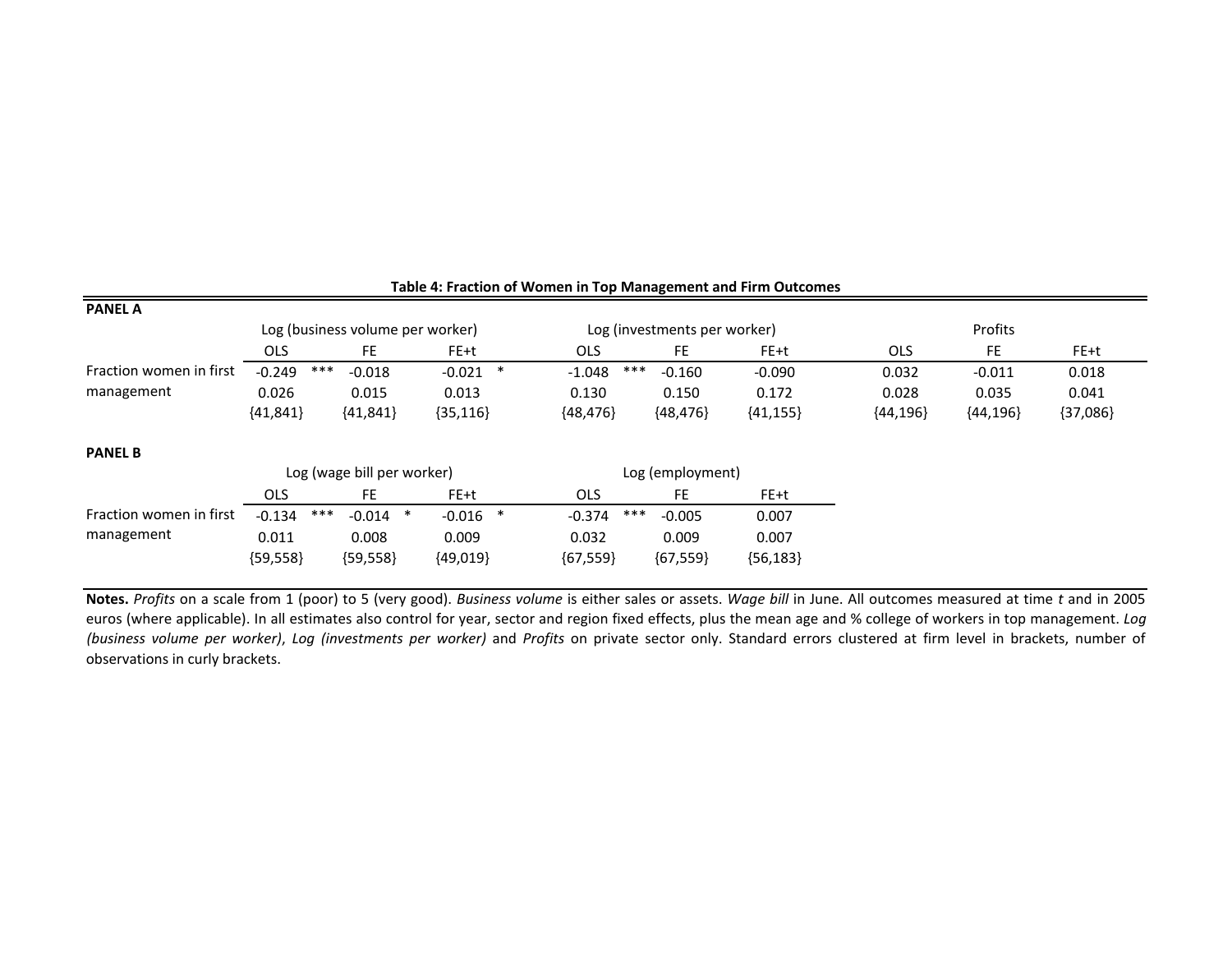| <b>PANEL A</b>          |            |       |                                       |       |            |       |            |     |                                     |       |            |       |
|-------------------------|------------|-------|---------------------------------------|-------|------------|-------|------------|-----|-------------------------------------|-------|------------|-------|
|                         |            |       | Log (female employment)               |       |            |       |            |     | Log (male employment)               |       |            |       |
|                         | <b>OLS</b> |       | FE                                    |       | FE+t       |       | <b>OLS</b> |     | <b>FE</b>                           |       | FE+t       |       |
| Fraction women in first | $-0.066$   | $***$ | $-0.451$                              | $***$ | $-0.286$   | $***$ | $-0.971$   | *** | $-0.484$                            | $***$ | $-0.320$   | $***$ |
| management              | 0.032      |       | 0.040                                 |       | 0.039      |       | 0.033      |     | 0.037                               |       | 0.036      |       |
|                         | ${79,818}$ |       | ${79,818}$                            |       | ${67,071}$ |       | ${79,818}$ |     | ${79,818}$                          |       | ${67,071}$ |       |
|                         |            |       |                                       |       |            |       |            |     |                                     |       |            |       |
| <b>PANEL B</b>          |            |       |                                       |       |            |       |            |     |                                     |       |            |       |
|                         |            |       | Log (female full-time employment)     |       |            |       |            |     | Log (male full-time employment)     |       |            |       |
|                         | OLS        |       | <b>FE</b>                             |       | FE+t       |       | <b>OLS</b> |     | FE                                  |       | FE+t       |       |
| Fraction women in first | $-0.287$   | $***$ | $-0.400$                              | $***$ | $-0.238$   | ***   | $-1.033$   | *** | $-0.381$                            | ***   | $-0.229$   | ***   |
| management              | 0.034      |       | 0.038                                 |       | 0.035      |       | 0.035      |     | 0.036                               |       | 0.034      |       |
|                         | ${79,818}$ |       | ${79,818}$                            |       | ${67,071}$ |       | ${79,818}$ |     | ${79,818}$                          |       | ${67,071}$ |       |
| <b>PANEL C</b>          |            |       |                                       |       |            |       |            |     |                                     |       |            |       |
|                         |            |       | Log (female part-time employment)     |       |            |       |            |     | Log (male part-time employment)     |       |            |       |
|                         | <b>OLS</b> |       | FE                                    |       | FE+t       |       | OLS        |     | <b>FE</b>                           |       | FE+t       |       |
| Fraction women in first | 0.091      | $***$ | $-0.417$                              | ***   | $-0.271$   | ***   | $-0.339$   | *** | $-0.569$                            | ***   | $-0.415$   | $***$ |
| management              | 0.033      |       | 0.039                                 |       | 0.038      |       | 0.040      |     | 0.065                               |       | 0.072      |       |
|                         | ${79,818}$ |       | ${79,818}$                            |       | ${67,071}$ |       | ${79,818}$ |     | ${79,818}$                          |       | ${67,071}$ |       |
| <b>PANEL D</b>          |            |       |                                       |       |            |       |            |     |                                     |       |            |       |
|                         |            |       |                                       |       |            |       |            |     |                                     |       |            |       |
|                         | <b>OLS</b> |       | Share of part-time among female<br>FE |       | FE+t       |       | <b>OLS</b> |     | Share of part-time among male<br>FE |       | FE+t       |       |
| Fraction women in first |            | ***   |                                       | $***$ |            | **    |            | *** |                                     | $***$ |            | ***   |
|                         | 0.086      |       | 0.023                                 |       | 0.010      |       | 0.126      |     | 0.032                               |       | 0.020      |       |
| management              | 0.007      |       | 0.005                                 |       | 0.004      |       | 0.007      |     | 0.006                               |       | 0.006      |       |
|                         | ${74,816}$ |       | ${74,816}$                            |       | ${62,073}$ |       | ${74,335}$ |     | ${74,335}$                          |       | ${61,669}$ |       |

### **Table 5A: Fraction of Women in Top Management and Employee Outcomes**

**Notes.** All outcomes measured at time *t*, in 2005 euros (where applicable), and referred to bottom 80% workers. In all estimates also control for year, sector and region fixed effects, plus the mean age and % college of workers in top management. Standard errors clustered at firm level in brackets, number of observations in curly brackets.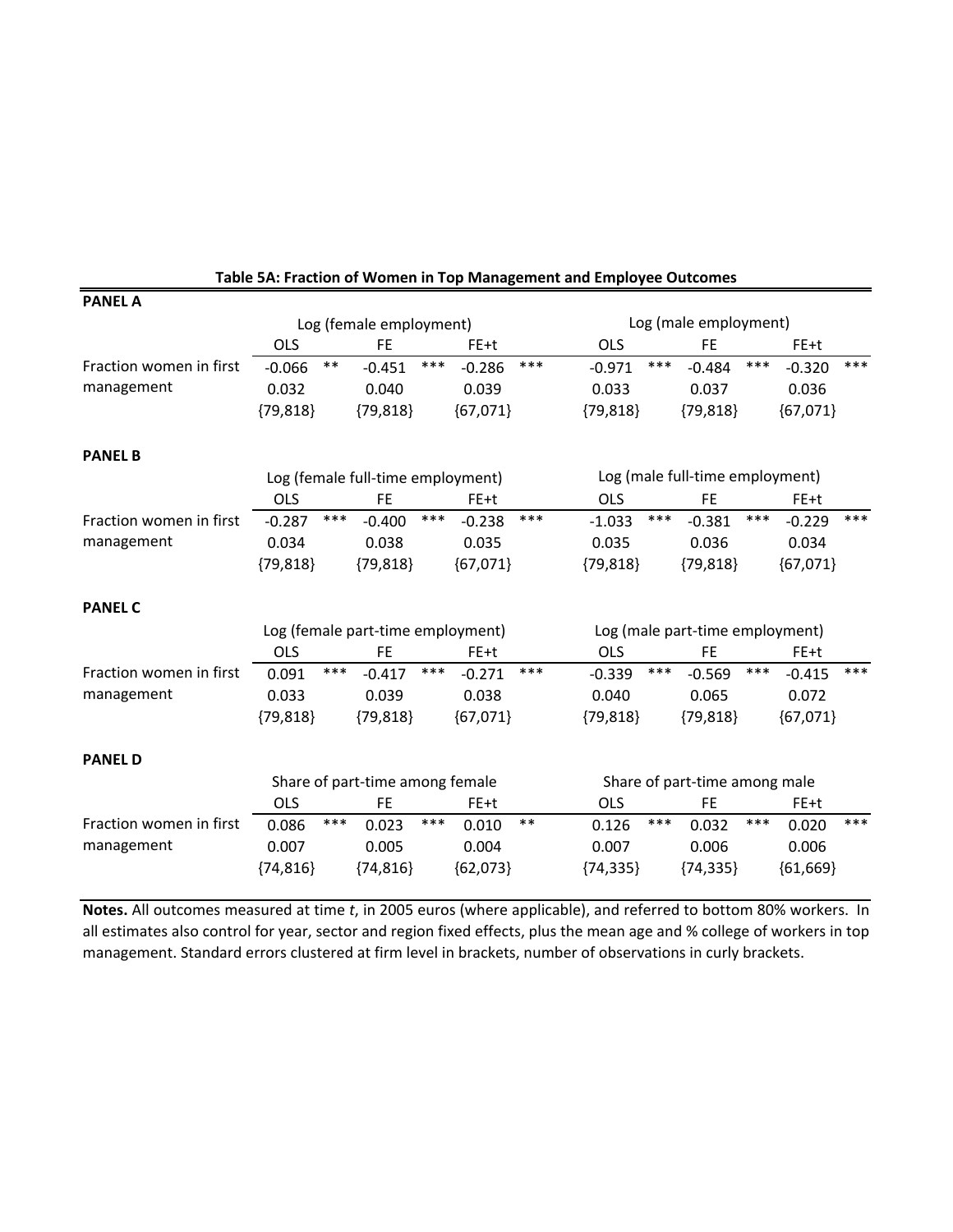| <b>PANEL A</b>          |            |                              |                            |            |                            |                          |                |                            |            |
|-------------------------|------------|------------------------------|----------------------------|------------|----------------------------|--------------------------|----------------|----------------------------|------------|
|                         |            | Log (female wage)            |                            |            | Log (male wage)            |                          |                | Gender wage gap            |            |
|                         | <b>OLS</b> | FE.                          | FE+t                       | <b>OLS</b> | <b>FE</b>                  | FE+t                     | <b>OLS</b>     | <b>FE</b>                  | FE+t       |
| Fraction women in first | $-0.210$   | $***$<br>$-0.147$            | $***$<br>$***$<br>$-0.079$ | $-0.339$   | $***$<br>$-0.120$          | $***$<br>***<br>$-0.063$ | ***<br>0.156   | 0.008                      | $-0.004$   |
| management              | 0.014      | 0.015                        | 0.014                      | 0.016      | 0.017                      | 0.016                    | 0.011          | 0.010                      | 0.012      |
|                         | ${74,752}$ | ${74,752}$                   | ${62,008}$                 | ${74,302}$ | ${74,302}$                 | ${61,630}$               | ${72, 171}$    | ${72,171}$                 | ${59,466}$ |
| <b>PANEL B</b>          |            |                              |                            |            |                            |                          |                |                            |            |
|                         |            | Log (female wage), full-time |                            |            | Log (male wage), full-time |                          |                | Gender wage gap, full-time |            |
|                         | <b>OLS</b> | <b>FE</b>                    | FE+t                       | <b>OLS</b> | <b>FE</b>                  | FE+t                     | <b>OLS</b>     | <b>FE</b>                  | FE+t       |
| Fraction women in first | $-0.104$   | $***$<br>$-0.042$            | ***<br>$***$<br>$-0.022$   | $-0.150$   | ***<br>$\ast$<br>$-0.016$  | $-0.011$                 | $***$<br>0.053 | $-0.002$                   | $-0.003$   |
| management              | 0.010      | 0.009                        | 0.009                      | 0.011      | 0.009                      | 0.009                    | 0.007          | 0.007                      | 0.009      |
|                         | ${69,644}$ | ${69,644}$                   | ${56,996}$                 | ${70,034}$ | ${70,034}$                 | ${57,477}$               | ${66,428}$     | ${66,428}$                 | ${54,223}$ |
| <b>PANEL C</b>          |            |                              |                            |            |                            |                          |                |                            |            |
|                         |            | Log (female wage), part-time |                            |            | Log (male wage), part-time |                          |                | Gender wage gap, part-time |            |
|                         | <b>OLS</b> | <b>FE</b>                    | FE+t                       | <b>OLS</b> | <b>FE</b>                  | FE+t                     | <b>OLS</b>     | <b>FE</b>                  | FE+t       |
| Fraction women in first | $-0.107$   | $***$<br>$-0.121$            | $***$<br>***<br>$-0.064$   | $-0.196$   | $***$<br>$-0.107$          | $***$<br>***<br>$-0.056$ | $***$<br>0.072 | $-0.005$                   | $-0.017$   |
| management              | 0.016      | 0.015                        | 0.015                      | 0.020      | 0.021                      | 0.021                    | 0.017          | 0.018                      | 0.020      |
|                         | ${66,702}$ | ${66,702}$                   | ${54,972}$                 | ${51,695}$ | ${51,695}$                 | ${41,411}$               | ${48,463}$     | ${48,463}$                 | ${38,593}$ |

### Table 5B: Fraction of Women in Top Management and Employee Outcomes

**Notes.** All outcomes measured at time *t*, in 2005 euros (where applicable), and referred to bottom 80% workers. *Wage* is per day. In all estimates also control for year, sector and region fixed effects, plus the mean age and % college of workers in top management. Estimates weighted by the total number of employees. Standard errors clustered at firm level in brackets, number of observations in curly brackets.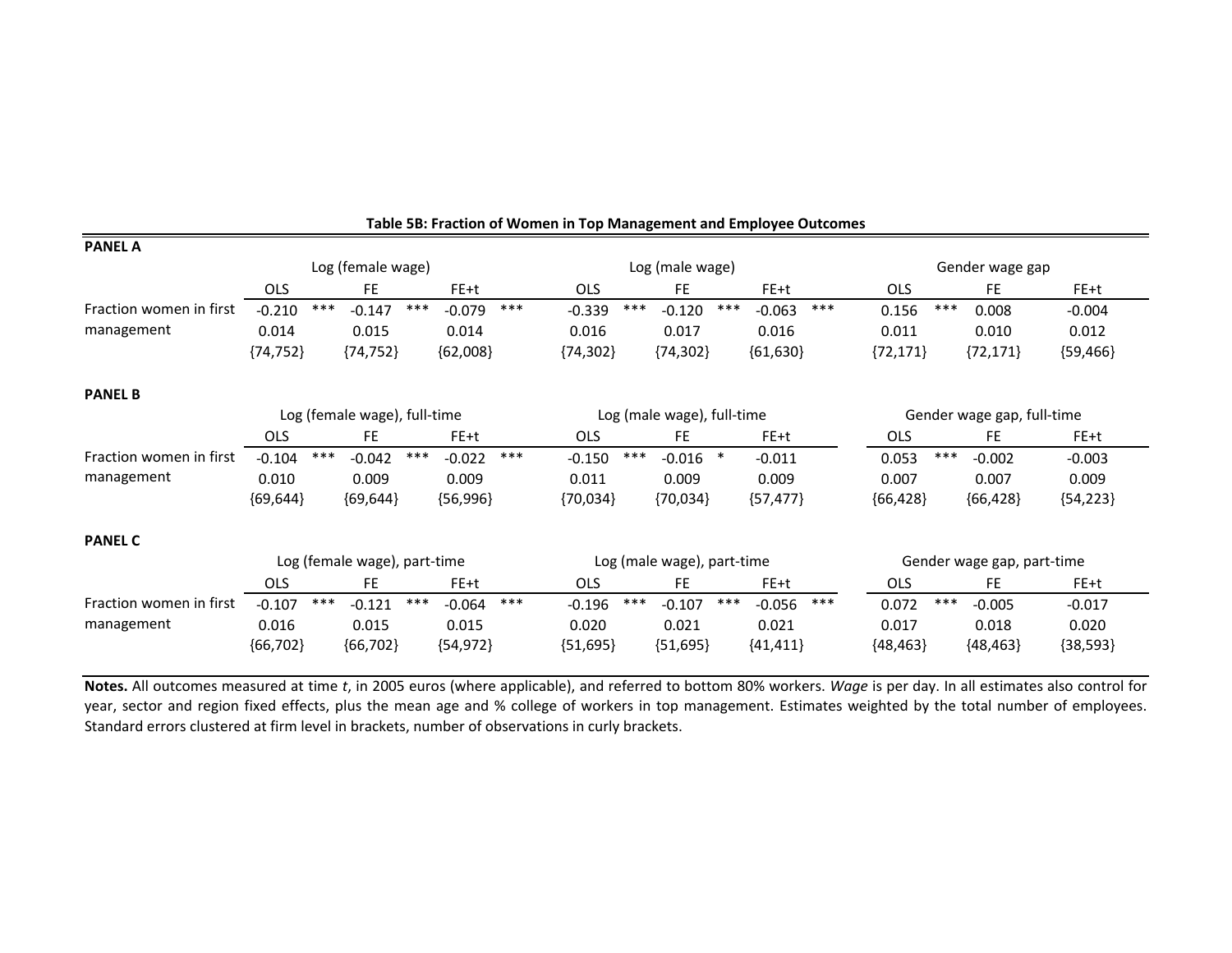| <b>PANEL A</b>          |            |       |                                  |       |            |        |                                 |       |                              |       |            |       |            |       |            |            |
|-------------------------|------------|-------|----------------------------------|-------|------------|--------|---------------------------------|-------|------------------------------|-------|------------|-------|------------|-------|------------|------------|
|                         |            |       | Log (business volume per worker) |       |            |        |                                 |       | Log (investments per worker) |       |            |       |            |       | Profits    |            |
|                         | <b>OLS</b> |       | FE.                              |       | FE+t       |        | <b>OLS</b>                      |       | FE.                          |       | FE+t       |       | <b>OLS</b> |       | FE.        | FE+t       |
| Fraction women in first | $-0.346$   | $***$ | $-0.044$                         | $***$ | $-0.047$   | $***$  | $-0.603$                        | $***$ | $-0.065$                     |       | $-0.129$   |       | $-0.060$   |       | $-0.017$   | $-0.026$   |
| management              | 0.037      |       | 0.020                            |       | 0.020      |        | 0.210                           |       | 0.232                        |       | 0.266      |       | 0.045      |       | 0.053      | 0.061      |
| Fraction women in       | $-0.322$   | $***$ | $-0.043$                         | $***$ | $-0.033$   | $\ast$ | $-1.219$                        | ***   | $-0.406$                     | $***$ | $-0.258$   |       | 0.099      | ***   | $-0.036$   | $-0.031$   |
| second management       | 0.037      |       | 0.021                            |       | 0.019      |        | 0.166                           |       | 0.193                        |       | 0.215      |       | 0.034      |       | 0.041      | 0.045      |
| interaction             | 0.297      | $***$ | 0.062                            |       | 0.061      | $\ast$ | $-0.558$                        |       | $-0.201$                     |       | 0.074      |       | 0.162      | $***$ | 0.018      | 0.116      |
|                         | 0.058      |       | 0.044                            |       | 0.036      |        | 0.345                           |       | 0.397                        |       | 0.448      |       | 0.077      |       | 0.094      | 0.109      |
|                         | ${41,605}$ |       | ${41,605}$                       |       | ${34,894}$ |        | ${48,207}$                      |       | ${48,207}$                   |       | ${40,906}$ |       | ${43,863}$ |       | ${43,863}$ | ${36,835}$ |
| <b>PANEL B</b>          |            |       |                                  |       |            |        |                                 |       |                              |       |            |       |            |       |            |            |
|                         |            |       | Log (wage bill per worker)       |       |            |        | Log (employment)                |       |                              |       |            |       |            |       |            |            |
|                         | <b>OLS</b> |       | <b>FE</b>                        |       | FE+t       |        | <b>OLS</b><br><b>FE</b><br>FE+t |       |                              |       |            |       |            |       |            |            |
| Fraction women in first | $-0.178$   | $***$ | $-0.012$                         |       | $-0.014$   |        | $-0.193$                        | $***$ | 0.002                        |       | 0.012      |       |            |       |            |            |
| management              | 0.016      |       | 0.012                            |       | 0.013      |        | 0.054                           |       | 0.014                        |       | 0.011      |       |            |       |            |            |
| Fraction women in       | $-0.356$   | $***$ | $-0.006$                         |       | $-0.003$   |        | $-0.356$                        | ***   | $-0.031$                     | $***$ | $-0.025$   | $***$ |            |       |            |            |
| second management       | 0.015      |       | 0.010                            |       | 0.010      |        | 0.046                           |       | 0.013                        |       | 0.009      |       |            |       |            |            |
| interaction             | 0.179      | $***$ | $-0.004$                         |       | $-0.004$   |        | $-0.246$                        | $***$ | $-0.014$                     |       | $-0.011$   |       |            |       |            |            |
|                         | 0.027      |       | 0.022                            |       | 0.023      |        | 0.088                           |       | 0.021                        |       | 0.016      |       |            |       |            |            |
|                         | ${59,187}$ |       | ${59,187}$                       |       | ${48,701}$ |        | ${67,125}$                      |       | ${67,125}$                   |       | ${55,798}$ |       |            |       |            |            |

Table 6: Fraction of Women in Top and Second Management and Firm Outcomes

**Notes.** *Profits* on a scale from 1 (poor) to 5 (very good). *Business volume* is either sales or assets. *Wage bill* in June. All outcomes measured at time *t* and in 2005 euros (where applicable). In all estimates also control for year, sector and region fixed effects, plus the mean age and % college of workers in top and second management, separately. Log (business volume per worker), Log (investments per worker) and Profits on private sector only. Standard errors clustered at firm level in brackets, number of observations in curly brackets.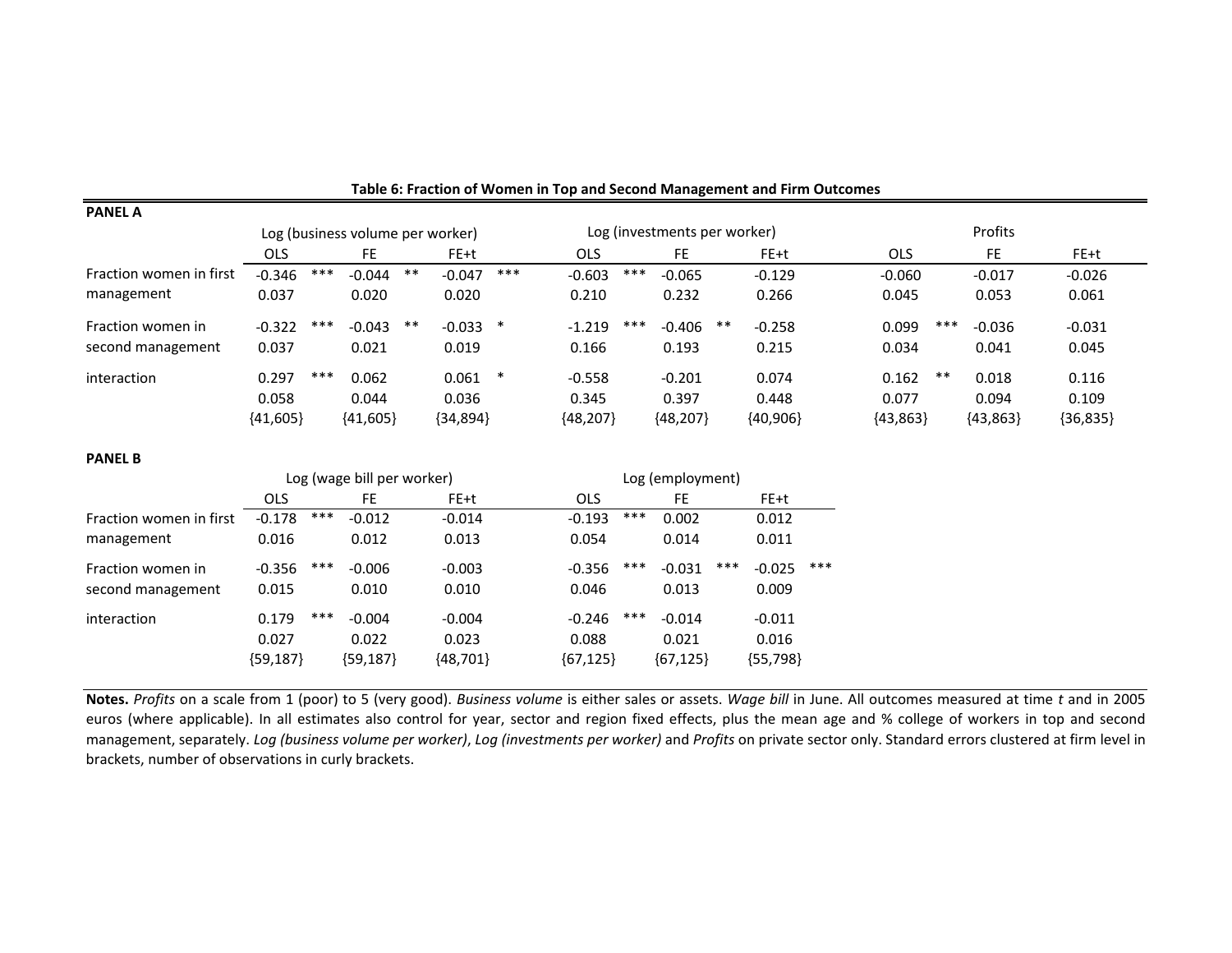| Panel A                  |            |     |                         |     |            |                       |            |     |            |       |            |       |
|--------------------------|------------|-----|-------------------------|-----|------------|-----------------------|------------|-----|------------|-------|------------|-------|
|                          |            |     | Log (female employment) |     |            | Log (male employment) |            |     |            |       |            |       |
|                          | <b>OLS</b> |     | FE                      |     | FE+t       |                       | <b>OLS</b> |     | FE         |       | FE+t       |       |
| Fraction women in first  | 0.644      | *** | 0.529                   | *** | 0.273      | ***                   | 0.020      |     | 0.420      | ***   | 0.243      | $***$ |
| management               | 0.064      |     | 0.050                   |     | 0.043      |                       | 0.057      |     | 0.048      |       | 0.040      |       |
| Fraction women in second | 1.495      | *** | 0.465                   | *** | 0.249      | ***                   | $-1.592$   | *** | 0.307      | ***   | 0.185      | ***   |
| management               | 0.047      |     | 0.043                   |     | 0.038      |                       | 0.047      |     | 0.040      |       | 0.035      |       |
| interaction              | $-1.664$   | *** | $-1.582$                | *** | $-0.924$   | ***                   | $-0.941$   | *** | $-1.346$   | $***$ | $-0.819$   | ***   |
|                          | 0.095      |     | 0.096                   |     | 0.089      |                       | 0.086      |     | 0.088      |       | 0.080      |       |
|                          | ${76,577}$ |     | ${76,577}$              |     | ${63,337}$ |                       | ${76,577}$ |     | ${76,577}$ |       | ${63,337}$ |       |

### Table 7A: Fraction of Women in Top and Second Management and Employee Outcomes

#### **Panel B**

|                          |            |     | Log (female full-time employment) |     |            |     | Log (male full-time employment) |     |            |     |            |     |
|--------------------------|------------|-----|-----------------------------------|-----|------------|-----|---------------------------------|-----|------------|-----|------------|-----|
|                          | OLS        |     | FE                                |     | FE+t       |     | <b>OLS</b>                      |     | FE         |     | FE+t       |     |
| Fraction women in first  | 0.488      | *** | 0.396                             | *** | 0.192      | *** | $-0.112$                        | ∗   | 0.352      | *** | 0.190      | *** |
| management               | 0.064      |     | 0.048                             |     | 0.040      |     | 0.061                           |     | 0.048      |     | 0.039      |     |
| Fraction women in second | 1.025      | *** | 0.391                             | *** | 0.188      | *** | $-1.866$                        | *** | 0.264      | *** | 0.144      | *** |
| management               | 0.050      |     | 0.040                             |     | 0.035      |     | 0.049                           |     | 0.039      |     | 0.033      |     |
| interaction              | $-1.603$   | *** | $-1.237$                          | *** | $-0.656$   | *** | $-0.763$                        | *** | $-1.123$   | *** | $-0.620$   | *** |
|                          | 0.099      |     | 0.088                             |     | 0.078      |     | 0.086                           |     | 0.085      |     | 0.074      |     |
|                          | ${76,577}$ |     | ${76,577}$                        |     | ${63,337}$ |     | ${76,577}$                      |     | ${76,577}$ |     | ${63,337}$ |     |

#### **Panel C**

|                          |            |     | Log (female part-time employment) |     |            |     | Log (male part-time employment) |     |            |     |            |       |
|--------------------------|------------|-----|-----------------------------------|-----|------------|-----|---------------------------------|-----|------------|-----|------------|-------|
|                          | OLS        |     | FE                                |     | FE+t       |     | OLS                             |     | FE         |     | FE+t       |       |
| Fraction women in first  | 0.711      | *** | 0.513                             | *** | 0.266      | *** | 0.340                           | *** | 0.329      | *** | 0.203      | $***$ |
| management               | 0.060      |     | 0.050                             |     | 0.043      |     | 0.046                           |     | 0.045      |     | 0.039      |       |
| Fraction women in second | 1.567      | *** | 0.424                             | *** | 0.243      | *** | 0.029                           |     | 0.263      | *** | 0.173      | ***   |
| management               | 0.049      |     | 0.042                             |     | 0.037      |     | 0.036                           |     | 0.035      |     | 0.033      |       |
| interaction              | $-1.550$   | *** | $-1.479$                          | *** | $-0.871$   | *** | $-0.897$                        | *** | $-1.009$   | *** | $-0.676$   | ***   |
|                          | 0.091      |     | 0.095                             |     | 0.088      |     | 0.069                           |     | 0.078      |     | 0.075      |       |
|                          | ${76,577}$ |     | ${76,577}$                        |     | ${63,337}$ |     | ${76,577}$                      |     | ${76,577}$ |     | ${63,337}$ |       |

#### **Panel D**

|                          |            |     | Share of part-time among female |       |            | Share of part-time among male |            |     |            |     |            |        |
|--------------------------|------------|-----|---------------------------------|-------|------------|-------------------------------|------------|-----|------------|-----|------------|--------|
|                          | OLS        |     | FE                              |       | FE+t       |                               | <b>OLS</b> |     | FE         |     | FE+t       |        |
| Fraction women in first  | 0.038      | *** | $-0.010$                        |       | $-0.006$   |                               | $-0.013$   |     | $-0.023$   | *** | $-0.011$   | $\ast$ |
| management               | 0.012      |     | 0.007                           |       | 0.007      |                               | 0.009      |     | 0.007      |     | 0.006      |        |
| Fraction women in second | 0.107      | *** | $-0.012$                        | $***$ | $-0.001$   |                               | 0.201      | *** | $-0.011$   | *   | $-0.006$   |        |
| management               | 0.009      |     | 0.005                           |       | 0.005      |                               | 0.009      |     | 0.006      |     | 0.006      |        |
| interaction              | 0.024      |     | 0.047                           | ***   | 0.022      | $***$                         | 0.154      | *** | 0.085      | *** | 0.047      | ***    |
|                          | 0.018      |     | 0.011                           |       | 0.011      |                               | 0.018      |     | 0.013      |     | 0.013      |        |
|                          | ${72,988}$ |     | ${72,988}$                      |       | ${60,000}$ |                               | ${72,514}$ |     | ${72,514}$ |     | ${59,649}$ |        |

**Notes.** All outcomes measured at time *t*, in 2005 euros (where applicable), and referred to bottom 80% workers. In all estimates also control for year, sector and region fixed effects, plus the mean age and % college of workers in top and second management, separately. Standard errors clustered at firm level in brackets, number of observations in curly brackets.